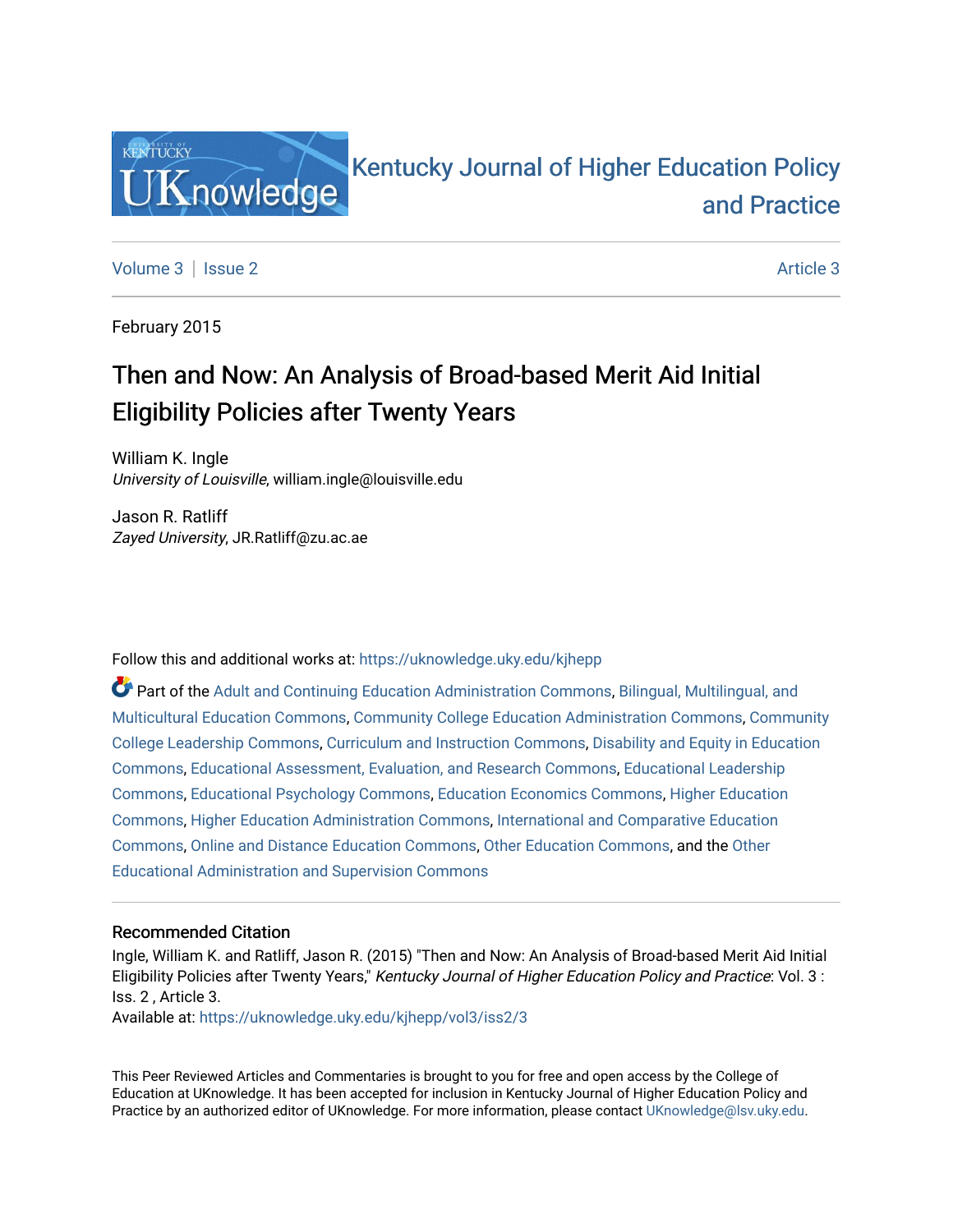#### **Introduction and Background**

The origins of broad-based merit aid as a policy innovation are generally traced back to the early 1990s in the state of Georgia (e.g., Doyle, 2006; Cohen-Vogel et al., 2008; Heller & Marin, 2002, 2004; Orsuwan & Heck, 2009; Ness, 2008). This program became known as the Helping Outstanding Pupils Educationally (HOPE) Scholarship. Since then, state-funded broad-based merit aid programs have been adopted by legislatures in over a dozen states (See Figure 1). Broad-based merit aid programs vary in their characteristics, such as eligibility requirements, continuing eligibility requirements, award amounts, maximum number of years of eligibility.

Since their enactment and until the present day, there has been much debate among policymakers and higher education scholars alike as to whether public funds spent on broad-based merit aid programs would be better spent of need-based aid (e.g., Domina, 2014: Heller & Marin, 2002, 2004). The extant research on broad-based merit aid has examined the impacts of scholarship programs on various outcomes. These include enrollments among historically under-represented minority groups and students from low socio-economic backgrounds (e.g., Binder & Ganderton, 2004; Dynarski, 2000, 2002; Heller, 2004; Heller & Rassmussen, 2002). Studies have tended to be state-specific (e.g., Binder et al., 2002, 2004; Bruce & Carruthers, 2014; Cornwell, Mustard, & Sridhar, 2006; Dee & Jackson, 1999; DeFrank-Cole, Cole, & Garbutt, 2009; Henry et al., 2002, 2004; Ness & Tucker, 2008; Stanley & French; 2009; Welch, 2014). However, there are a small number of multi-state studies that have examined the impacts of merit aid on student migration (Domina, 2014; Orsuwan & Heck, 2009; Zhang & Ness, 2010). Other researchers sought to explain how and why these policies spread across adopting states (Cohen-Vogel & Ingle, 2007; Cohen-Vogel et al., 2008; Doyle, 2006; Ingle & Petroff, 2013 Ness, 2008, 2010; Ness & Mistretta, 2010).

1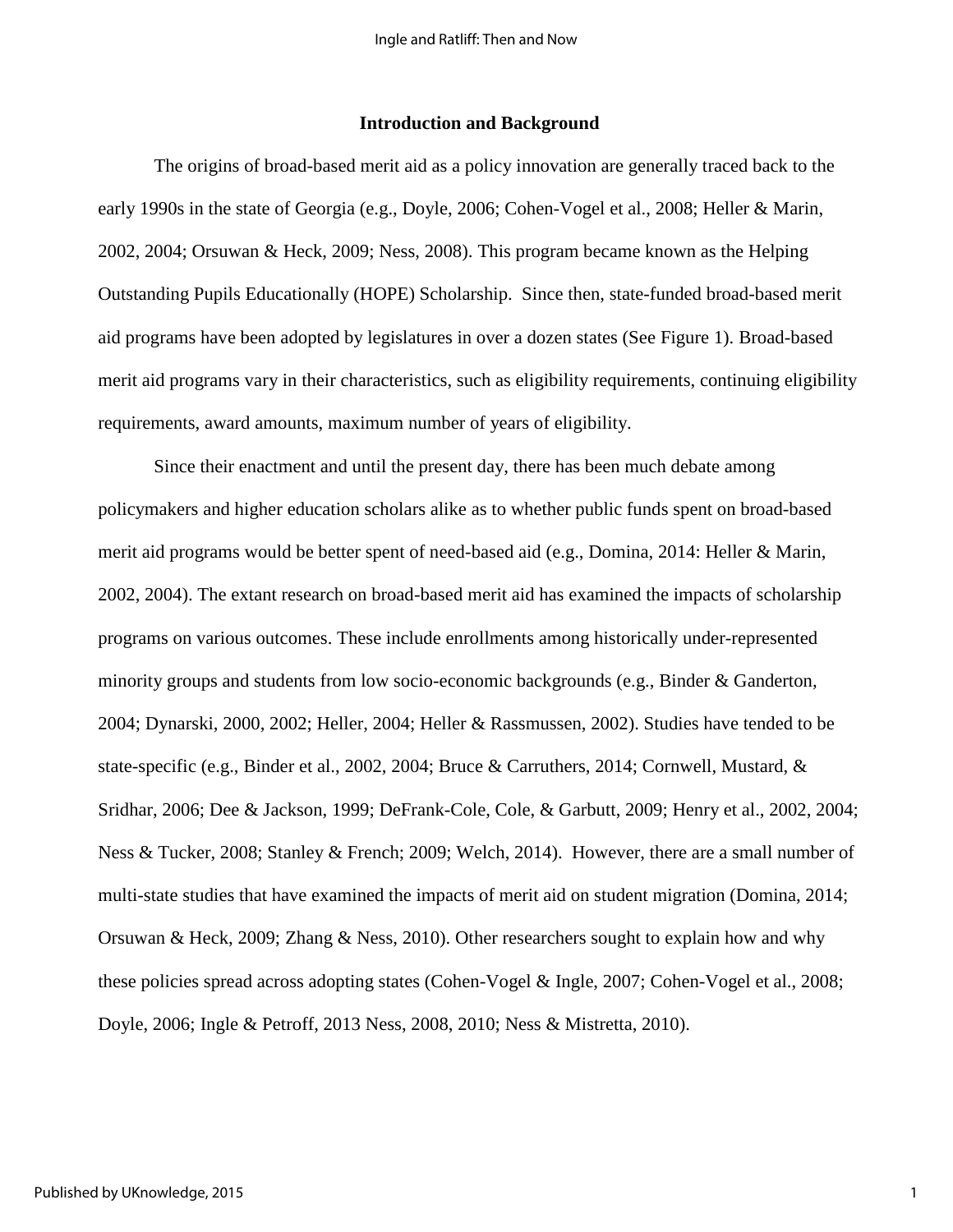

*Figure 1.* Broad-based Merit Aid Programs in the USA.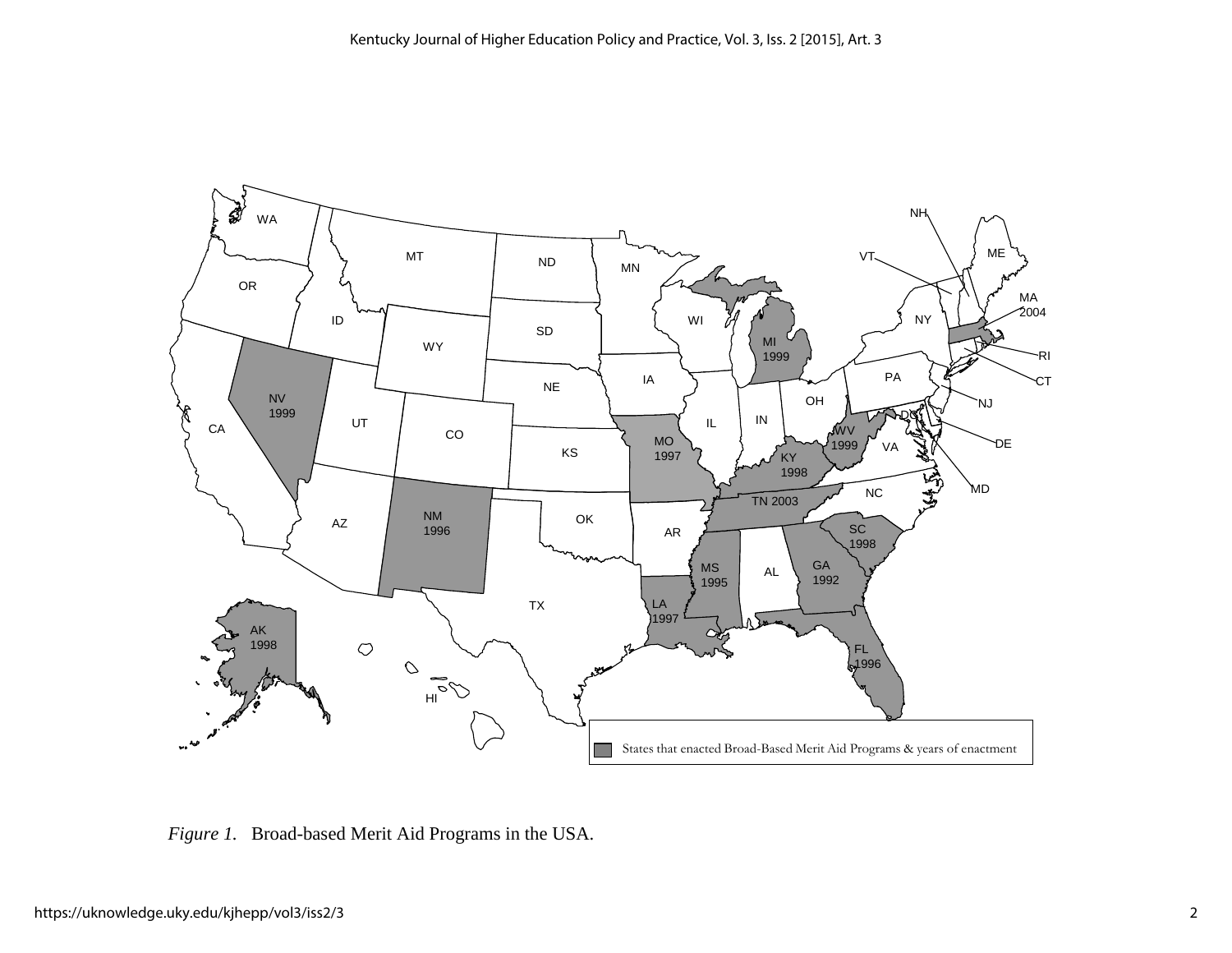Researchers have analyzed the evolution of policies over time (e.g., Hall, 1993; Khalifeh, Cohen-Vogel, & Grass, 2011; Triadafilopoulos, 2010). Notably, Hall (1993) analyzed changes in macroeconomic policy in terms of *policy goals, instruments,* and *settings,* providing examples to contextualize these concepts. A policy goal (i.e., the alleviation of financial problems among the elderly) is simply a public problem that the policy seeks to address. A policy instrument is the "tool" that seeks to accomplish the policy goal—say, the enactment and funding of an old age pension. Finally, there is the policy setting—the level at which a program or legislation is funded or benefits are set. In his analysis of economic policymaking in the United Kingdom, Hall (1993) documented three distinct kinds of changes in policy—*first order change, second order change,* and *third order change*. A first order change is one in which instrument settings are changed in the light of experience and new knowledge while the overall goal(s) and instrument(s) of policy remain the same. A second order change is one in which instrument(s) and setting(s) are altered in response to past experience even though the overall goals of policy remain the same. A third order change is one in which there are simultaneous changes in all three components of policy: the instrument(s), their setting(s), and the goal or hierarchy of policy goal(s).

Khalifeh et al. (2011) have shown how robust economic growth contributed to the expansion of Headstart programs. Others (Kelley & Trebilcock, 1998; Triadafilopoulos, 2010) have documented how immigration policies in the US and Canada have been adjusted based on economic conditions, such that immigrants from 'non-preferred' countries of origin were limited during economic downturns. In recent years, the "Great Recession" has forced state policymakers to look critically at all state expenditures, including these highly popular merit aid programs (Zumeta, 2010). Well before the Great Recession, policymakers in broad-based merit aid adopting states foresaw the potential strains that broad-based merit aid could place on state coffers. In Georgia, for example, the General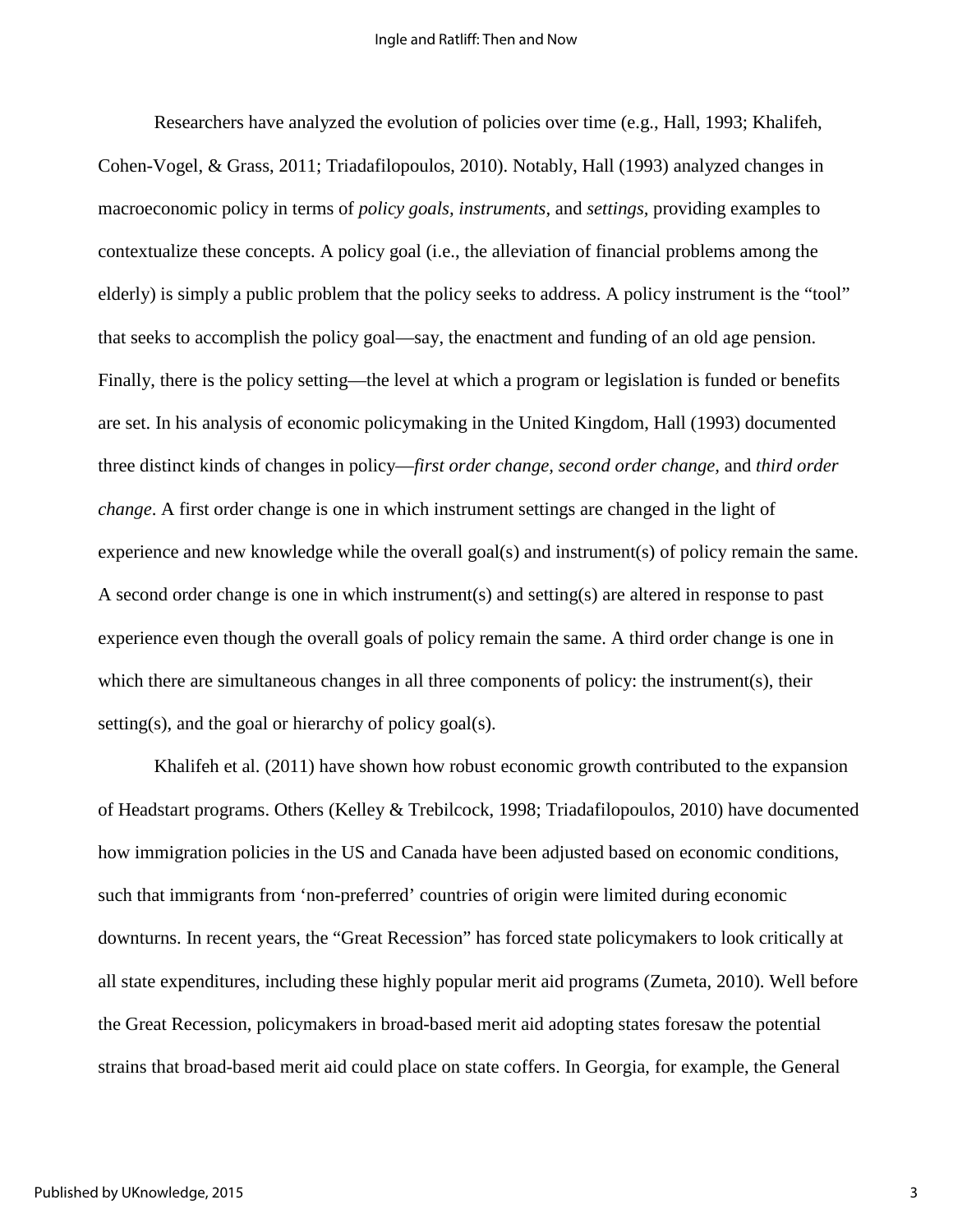Assembly passed Senate Resolution 220 in 2003, creating the Improvement of the HOPE Scholarship Joint Study Commission in order to address concerns about the costs associated with HOPE, to evaluate the program, and recommend actions or legislation necessary to improve and sustain the program. Noted merit aid scholar and critic Donald Heller (2004) foresaw the potential of broadbased merit aid programs to be both a blessing and a curse; being politically popular and having the potential to be fiscally burdensome.

Through the analysis of program legislation, regulations, government reports, program websites from adopting states, we sought to document the changes in broad-based merit aid programs over time and classify these changes in the wake of the Great Recession. Although changes in single states have been discussed (e.g., Cornwell & Mustard, 2004), we know of no other study to examine changes to broad-based merit aid programs in multiple states across the United States over time.

#### **Data and Analysis**

 Our data consisted of archival state legislation, regulations, government reports, and websites pertaining to broad based merit aid programs in adopting states as identified in recent scholarly work on merit scholarships (e.g., Doyle, 2006; Heller & Marin, 2004, McLendon, Heller, & Young, 2005). Broad-based merit aid legislation and regulations were collected from twelve states: Alaska, Florida, Georgia, Kentucky, Louisiana, Massachusetts, Michigan, Mississippi, Nevada, New Mexico, South Carolina, Tennessee, and West Virginia. Our document analysis was theory-driven, guided by Hall's (1993) framework of policy changes. Programs were analyzed in terms of stated policy goals, instruments, and settings. For the purposes of this paper, we focused our attention on overall program goals and settings associated with initial eligibility requirements and award amounts. Following Hall (1993), policy changes were coded as first-, second, or third-order changes. Like Coburn (2001) and others, we used the following methodological strategies to help ensure that reported patterns represent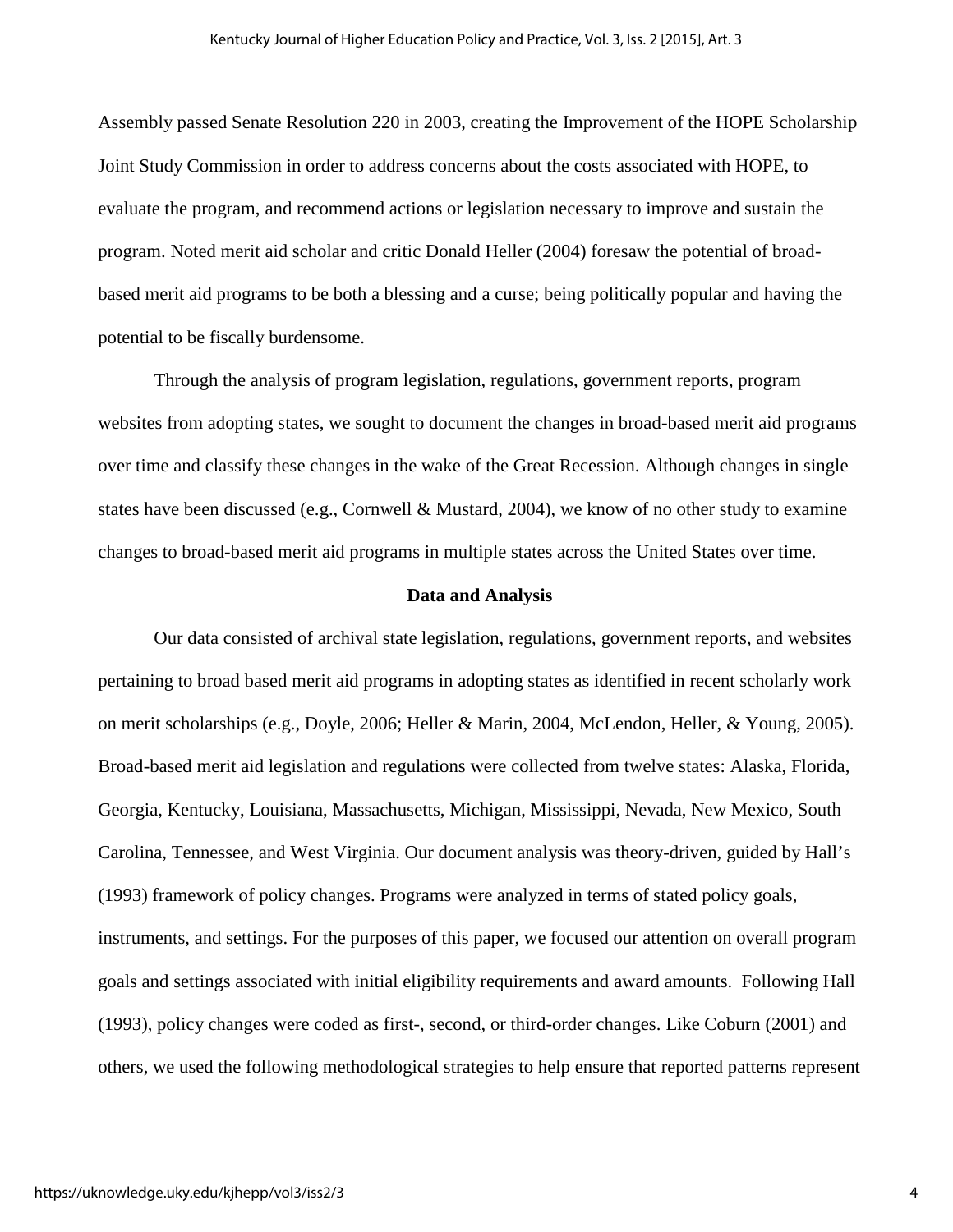policy changes over time in adopting states: coding by multiple analysts; systematic, iterative coding of data (Strauss & Corbin, 1990) and a team memo-writing process (Birks et al., 2008). However, there are some limitations of this study. First and foremost, we relied solely on document analysis and, unlike others (e.g., Cohen-Vogel et al., 2008; Ness, 2008, 2010), we did not speak directly to key policy actors who played central (supporting or opposing) roles in adapting merit policies to changing political and economic circumstances in their respective states. We did not seek explicitly to explain why these changes occurred; simply to document and categorize them. Nor did we look at merit aid states that initially began and kept income caps (e.g., Arkansas).

#### **Findings: Policy Goals and Rationales**

Our analysis revealed no changes in the official goals and rationales for broad-based merit aid programs between "then and now" with one exception<sup>[1](#page-5-0)</sup>—the state of Michigan's Merit Aid Program, which had as its goal that of "Increas [ing] access to postsecondary education and reward academic achievement" Hall (1993) puts forth that the process by which changes occur to all three components of a policy (instrument, settings, and policy goals) is a third order change. Like many merit aid adopting states, the Michigan Merit Aid Program was championed by a Governor (John Engler, Republican) who, along with key legislative leaders, were successful in getting merit aid on the agenda and legislated. Another factor that facilitated the enactment of broad-based merit aid in Michigan was the availability of a funding source—the 1998 Tobacco Master Settlement Agreement, in which Attorneys General from 46 states settled state lawsuits to recover costs associated with treating smoking-related illnesses (Ingle & Petroff, 2013).

In January 2003, Jennifer Granholm (Democrat) took the oath as Governor of Michigan, serving as Engler's successor until 2011. Prior to taking the oath as Governor, Granholm (who served

<span id="page-5-0"></span><sup>&</sup>lt;sup>1</sup> Given the consistency over time, as well as the interest of page limitations, the official goals/rationales of broad-based merit aid programs in tabular form were not include. They are, however, available upon request from the authors.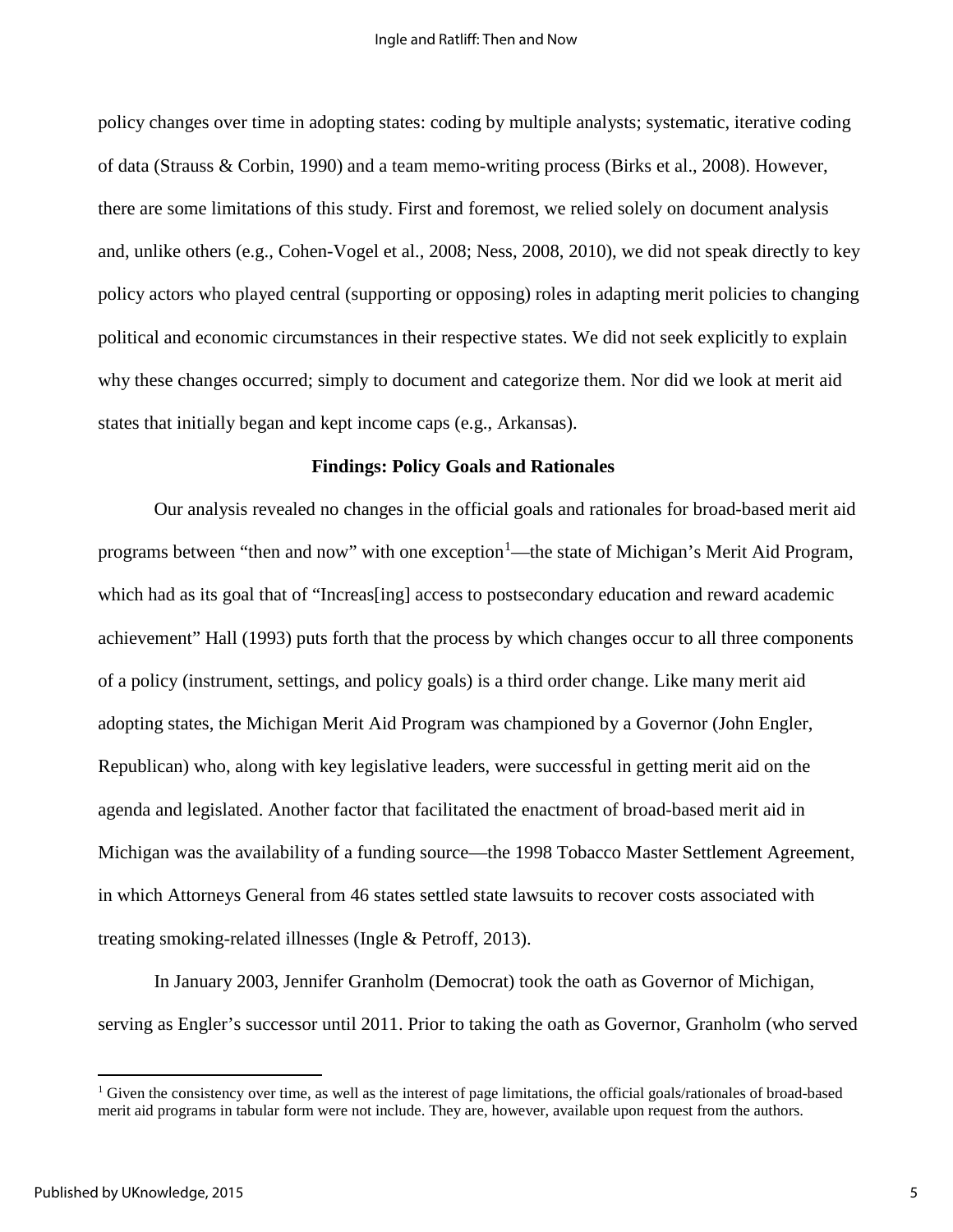as State Attorney General) was critical of Governor Engler's use of Michigan's \$321 million tobacco settlement for Michigan Merit Award program, stating:

I think it's outrageous that the purposes for which the lawsuit was brought in the first place are not even being considered [for funding]. The statement seems to be that the government of Michigan does not take seriously the number one preventable threat to our public health. ("Tobacco money", 2001, A1)

But as Governor, Granholm reversed course, embracing merit aid for its potential to spur economic growth through a better educated state populace. In 2004, Governor Granholm appointed a commission (led by Lieutenant Governor John Cherry) to review a variety of policy options that would increase the number of college graduates. The commission forwarded 19 recommendations, the first and foremost of which was making higher education "universal" (Lt. Governor's Commission on Higher Education and Economic Growth, 2004).

The Michigan Merit Award Program was modified and renamed the Promise Scholarship during the Granholm administration, but financial exigencies and party politics sounded the death knell for broad-based merit aid in Michigan. State Republicans that originally championed the scholarship in 1999 led efforts in 2009 to dismantle it, while state Democrats that challenged merit aid at its outset then found themselves seeking to protect its iteration of merit aid. In 2009, when the appropriations bill for fiscal year ending September 30, 2010 was approved in the state legislature, signed by the Governor, and the scholarship program was de-funded. Section 318 of House Bill Number 4441 (2009) states, "It is the intent of the legislature that if the economy improves, and additional state revenue is available, one of the foremost priorities for the expenditure of additional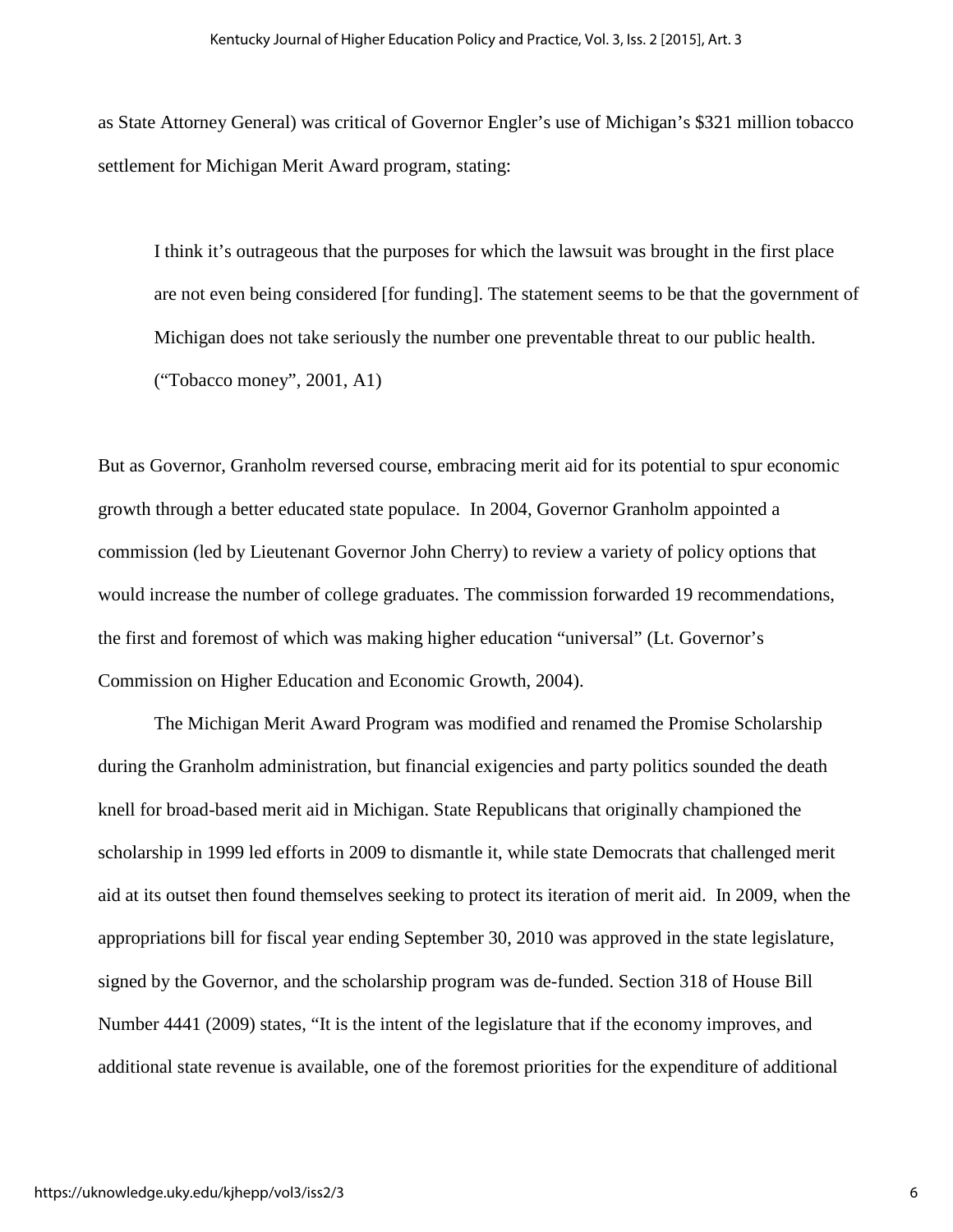revenue in the higher education budget will be to fund the provisions of the Michigan Promise Grant Act." To date, broad-based merit aid in Michigan remains unfunded.

#### **Findings: Policy Instruments and Settings**

#### **Instruments**

In turning to policy instruments and settings<sup>[2](#page-7-0)</sup>, it is appropriate that we first turn to Georgia and its HOPE Scholarship—the initial innovating state and program. On September 1, 1993, the Georgia State Finance Commission issued its initial HOPE Scholarship regulations for the 1993– 1994 academic year. It is often forgotten that the initial regulations included an income cap of \$66,000. This income cap was raised to \$100,000, and eventually the income cap requirement was removed altogether, and provisions were made for home-schooled students (HOPE Scholarship Joint Study Commission, 2003). In 2013, Georgia HOPE continues to operate without an income cap. Although Georgia HOPE's program goals have not changed since 1993, instruments and settings have. As such, changes in Georgia HOPE were classified as a second order change.

The loss of the income cap was one early change in settings between 1993 and 2013, but there were others. Like Florida, Louisiana, and Mississippi, Georgia opted to create a tiered scholarship program that awards more scholarship dollars for higher academic merit. Named in honor of former Governor and US Senator who created Georgia HOPE, legislation establishing the Zell Miller Scholarship was enacted in 2011. The new scholarship requires higher eligibility requirements; specifically, a 3.7 GPA and a minimum score of 1200 on the SAT (math and reading) or a 26 composite ACT score. However, 2011 was also the year in which Governor Nathan Deal (Republican) and state lawmakers reduced award payouts and tightened eligibility requirements for

<span id="page-7-0"></span><sup>&</sup>lt;sup>2</sup> See Appended Tables A1 and A2 that show initial eligibility requirements and award at program creation and present day, respectively.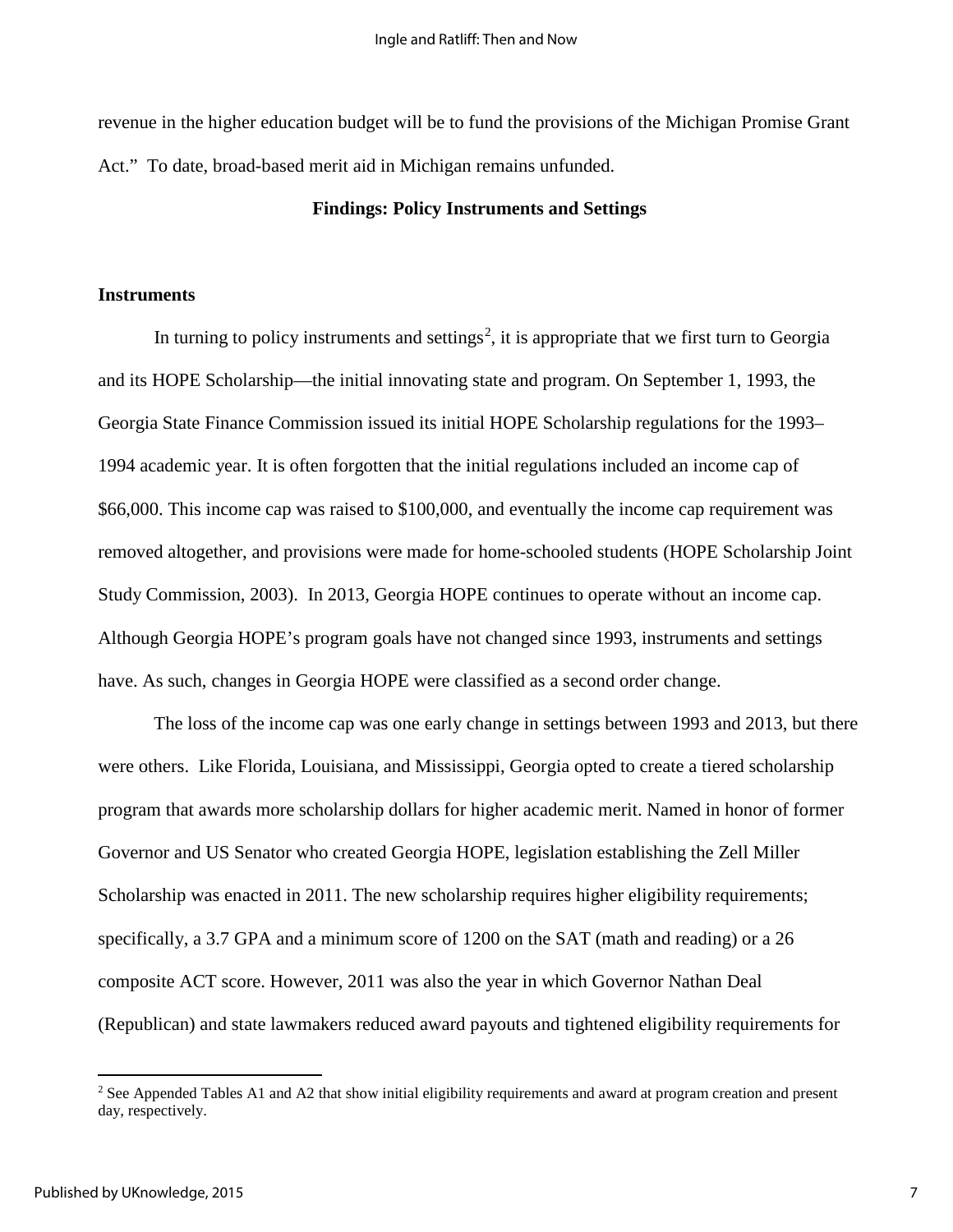the existing Georgia HOPE program. These changes were made in order to prevent the lottery-funded scholarship from running out of money. The hallmark of Georgia HOPE's eligibility requirements a 3.0 (B) average—remains consistent between 1993 and 2013, but policymakers added "additional rigor requirements", beginning with students graduating from high school on or after May 1, 2015. This change in settings requires 2015 high school seniors to receive credit in at least two Academic Rigor courses<sup>[3](#page-8-0)</sup> prior to graduating. For 2016, the number of Academic Rigor classes increases to three. For 2017, the number increases to four. Furthermore, students on HOPE Scholarship as of fall 2011 received an award based upon a per hour rate at the institution he or she is attending (up to 15 hours of coursework). For example, an eligible student at Georgia State University taking 15 hours of coursework would receive \$3,181 for the term. This amount is less than the full tuition that was previously covered by Georgia HOPE. As to the Zell Miller Scholarship, it requires more in terms of merit, but it also awards more in scholarship funds. In comparison to a HOPE eligible student at Georgia State University receiving \$3,181 for a 15 hour term, a Zell Miller Scholarship recipient would receive \$3,768 at the same institution (Georgia Student Finance Commission, 2012).

#### **Settings**

 $\overline{a}$ 

Adjustments to policy settings were done in order to constrain initial eligibility and expenditures to prevent cost overruns, but continuing to incentivize staying in-state among the toplevel performers (as evidenced by test scores and high school GPAs). Although there was bipartisan support for the adjustments made to Georgia HOPE, there have been recent Democratic efforts seeking to turn back the contractions to what has been a very popular program among Georgia

<span id="page-8-0"></span><sup>3</sup> These courses consist of: Advanced math (e.g., Advanced Algebra and Trigonometry); Advanced science (e.g., Chemistry, Physics, Biology II); Advanced Placement courses in core subjects; International Baccalaureate courses in core subjects; Courses taken at a unit of the University System of Georgia in core subjects where such courses are not remedial and developmental courses; Advanced Foreign Language courses taken at an eligible high school or taken for degree level credit at an eligible postsecondary institution (Georgia Student Finance Commission, 2012).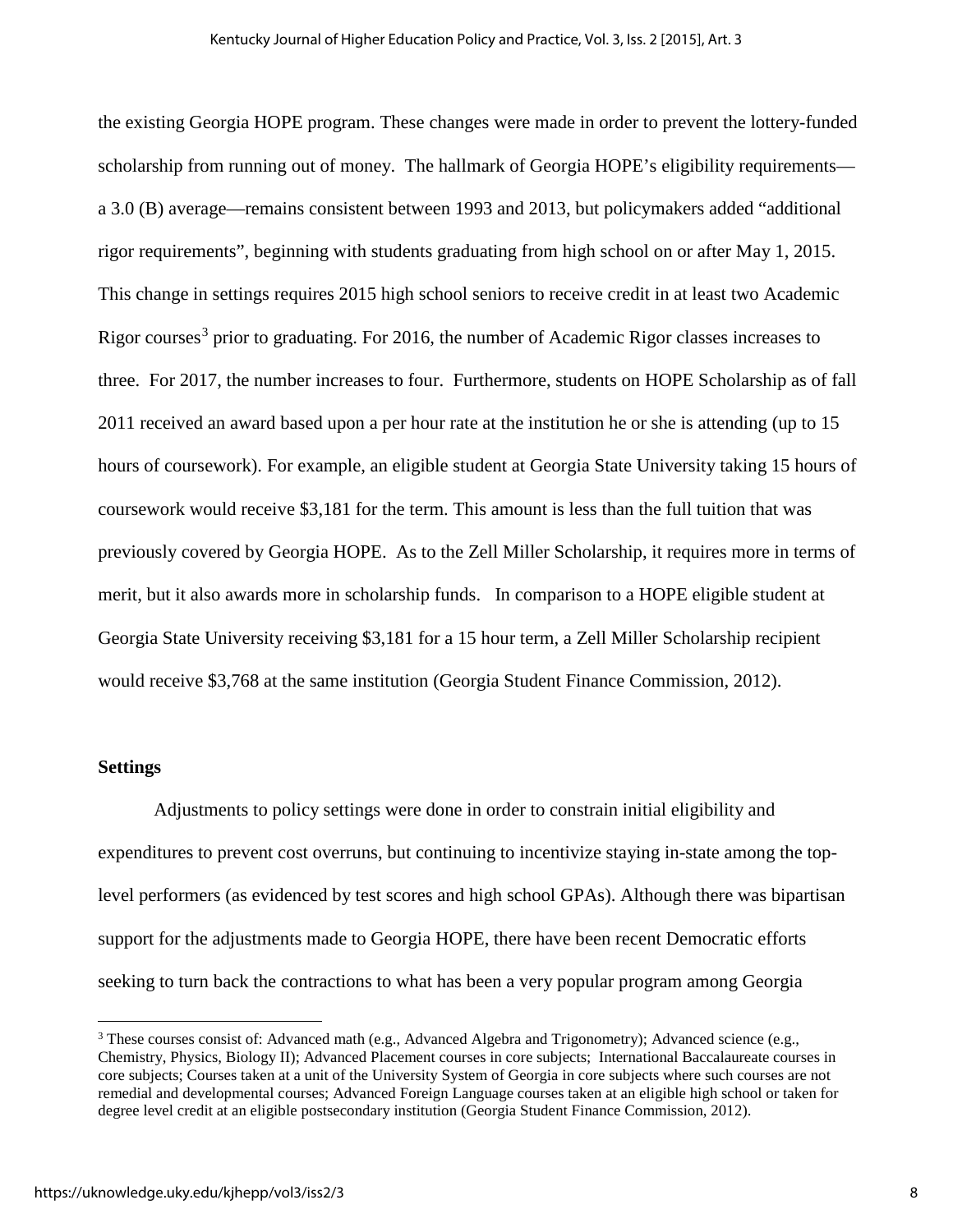constituents (Diamond, 2013). In response, Governor Deal has considered policies that would expand gaming in Georgia in the form of internet sales of lottery tickets and coin-operated gambling machines in order to bring in additional revenue. This is in contrast to his party's (and his own) opposition to gambling expansion (Bluestein, 2013).

Similarly to Georgia, Florida policymakers tightened eligibility and award amounts for the state's Bright Futures Scholarship, but continuing to incentivize the highest performers. Both Florida Academic Scholars (FAS) and Florida Merit Scholars (FMS) are now being awarded a per hour rate dependent on institution attended. Initially, Bright Futures awards received awards that funded 100% or 75% of tuition costs (See Table A1). A student receiving an FAS award and attending a four-year public university will receive \$100 per semester hour or \$67 per quarter hour. Policymakers created an added incentive for top performing students through the Academic Top Scholars Program (ATS). ATS is a new policy instrument that provides additional funds for each school Florida school district's highest performing senior as determined by high school GPA and SAT/ACT scores. There are only 67 school districts<sup>[4](#page-9-0)</sup> in Florida, meaning only 67 ATS awards annually. In 2013, a Florida student receiving an FMS award and attending a four-year public university will receive \$75 per semester hour or \$50 per quarter hour.

As to eligibility requirements, FAS qualifications for fall 2013 include at least a 3.5 high school GPA, which includes a college preparatory curriculum. The standardized test requirement increased from 1270 to 1280 with the ACT minimum remaining the same (28). To qualify for FMS in fall of 2013, students must have a 1020 SAT or a 22 ACT (in addition to a 3.0 high school GPA, which includes a college preparatory curriculum). Also like Georgia, Florida is looking beyond the high school graduating class of 2012-2013. The Florida Department of Education's Office of Student

<span id="page-9-0"></span><sup>4</sup> Florida school districts are coterminous with county lines.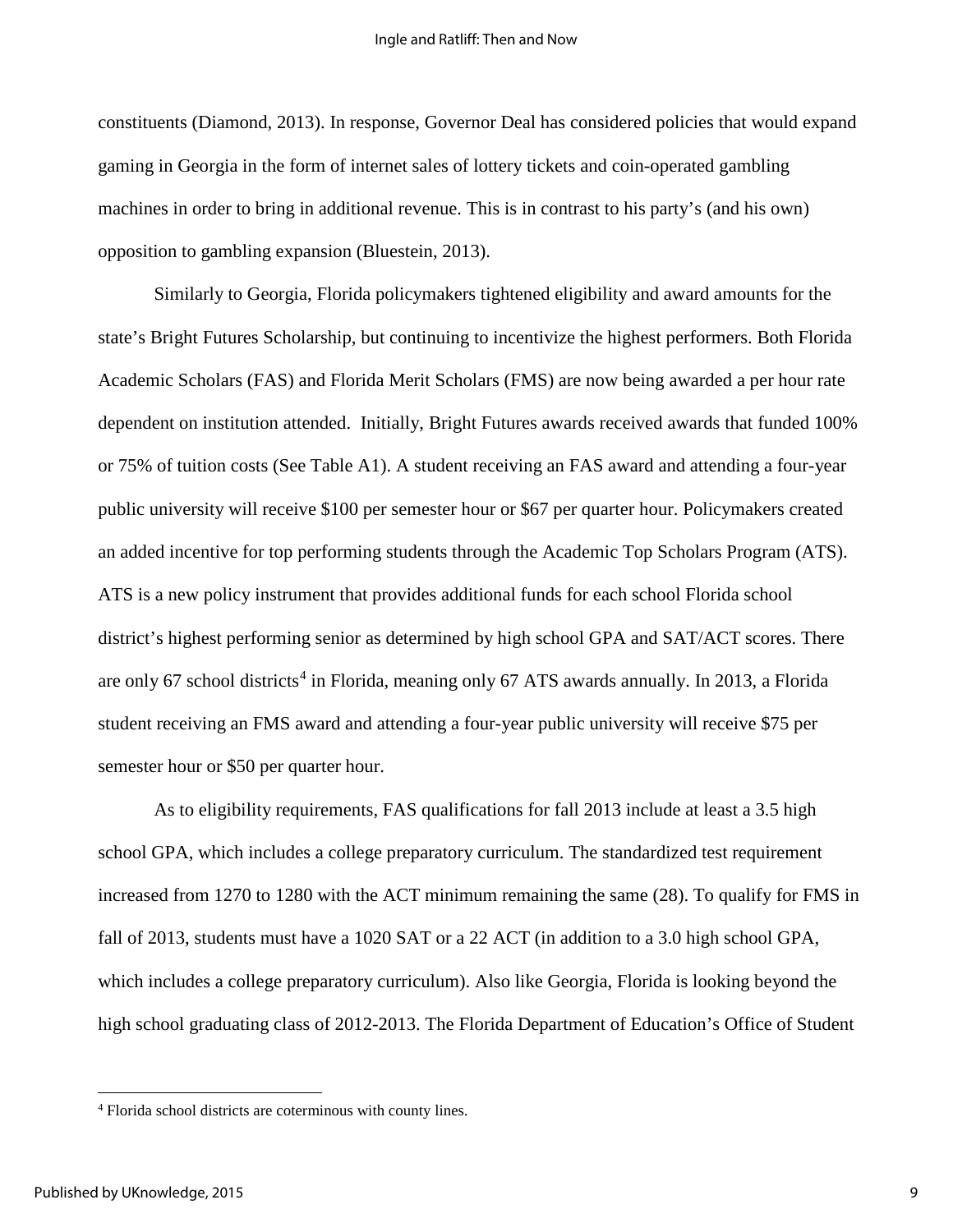Financial Aid (2012) further increased the minimum ACT/SAT scores for the graduating classes of 2013-2014 forward (1290 SAT/ 29 ACT for FAS; 1170 SAT / 26 ACT).

Recent research (Ingle & Petroff, 2013) has documented that Nevada's Republican Governor Kenny Guinn (Republican, 1999-2007) introduced broad-based merit aid as an important part of his first gubernatorial campaign and his first state of the state address. With support from key legislative and higher education leaders, Governor Guinn<sup>[5](#page-10-0)</sup> was the visible public entrepreneur who led the efforts to create a broad-based merit aid program in order to improve a low college going rate in the state low college going rate. Like Georgia HOPE, Nevada's Millennium Scholarship originally required a 3.0 GPA, but also required a college preparatory curriculum and passing scores on the Nevada High School Proficiency exam. Nevada also opted to only allow the scholarship program to be used at in-state public institutions of higher learning.

In 2013, economic conditions in Nevada caused legislators to reduce higher education allocations over the past two legislative sessions and alter program settings in order to keep the scholarship solvent. The latter was done by increasing the minimum GPA requirement to 3.25 and paying only \$1,920 per academic year (\$80 per enrolled credit hour at a public four institution for a maximum of 12 credits per semester for fall and spring).

 South Carolina has three merit scholarship programs. The Palmetto Fellows Scholarship predates even Georgia HOPE, having been established in 1988. However, this program (then and now) provides a higher level of funding for higher academic performance, as defined as a minimum of a 27 ACT/1220 SAT and being in the top 6% of graduating class. In 1998, the LIFE Scholarship was established, requiring a minimum of a 24 ACT/1100 SAT and a 3.0 high school GPA. The third scholarship, (South Carolina HOPE) began as a one-time award of \$5,300 given to students for achieving a minimum of 3.0 high school GPA. In 2013, it was the broadest of broad-based merit aid

<span id="page-10-0"></span><sup>5</sup> In 2005, the Millennium Scholarship was renamed in honor of Governor Guinn.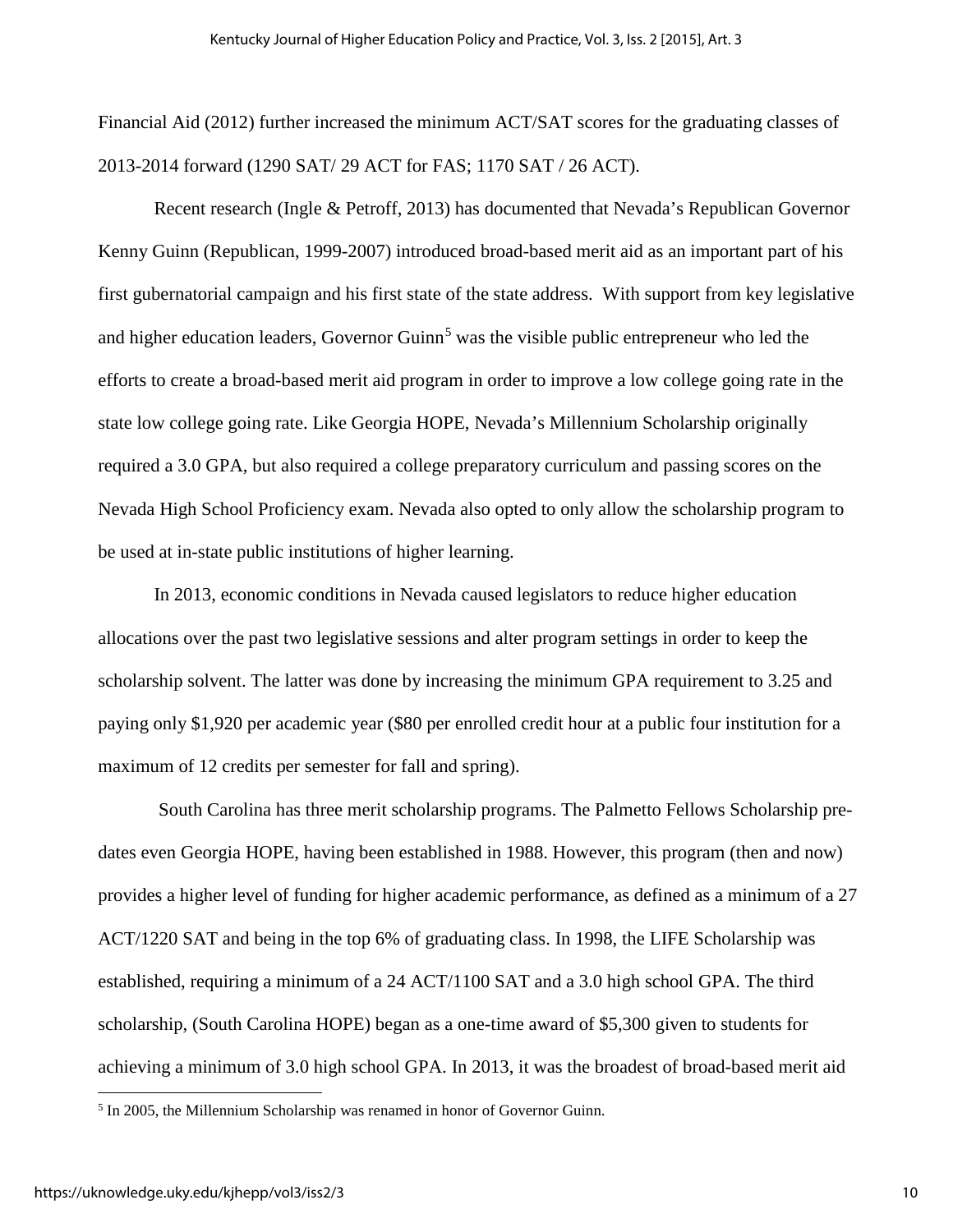programs, South Carolina HOPE, which took the biggest cut. The award is now a one-time award of \$2,800. In Tennessee, policymakers opted to increase the awards amounts for its broad-based merit aid programs, but this was accompanied with an increase in the minimum ACT/SAT scores required for initial eligibility in its HOPE scholarship (from a 19 ACT / 890 SAT to a 21 ACT/ 980 SAT). The more demanding General Assembly Merit Scholarship was left alone. Although minimum GPA remained the same in 2013 as they were in 1999 when the program, West Virginia increased its minimum ACT/SAT scores in order to tighten eligibility and the payout is capped at \$4,750, which is less than current tuition and fees at the state's flagship institution.

Georgia was not the only state to make provisions for home-schooled children after the program was established. The states of Louisiana, Nevada, and West Virginia also added provisions after their merit aid programs were created. Other states (Florida, Kentucky, Michigan, Mississippi, New Mexico, South Carolina and Tennessee) enacted programs with home school provisions from the very beginning. Alaska's UA Scholars Program and Massachusetts' John and Abigail Adams Scholarship were created without any provision for home-schooled children. These programs use class rank and top 25% of performers within a school district, respectively. In the process of researching state programs for this manuscript, we found evidence of home school advocacy groups (notably, the Home School Legal Defense Association, HSLDA) seeking changes in existing merit aid policies. For example, The New Mexico Higher Education Department allows for homeschooled children to qualify for Legislative Lottery Scholarships, but only if they pass the New Mexico GED. HSLDA counsel sent out "E-lerts" to its listserve members, calling for New Mexican subscribers to contact state representatives and senators to vote yes in favor of a bill (House Bill 359) that would remove the GED requirement for New Mexican home-schooled students (Schmidt, 2011). The legislation would eventually die in a Senate Committee when the legislature adjourned on March

11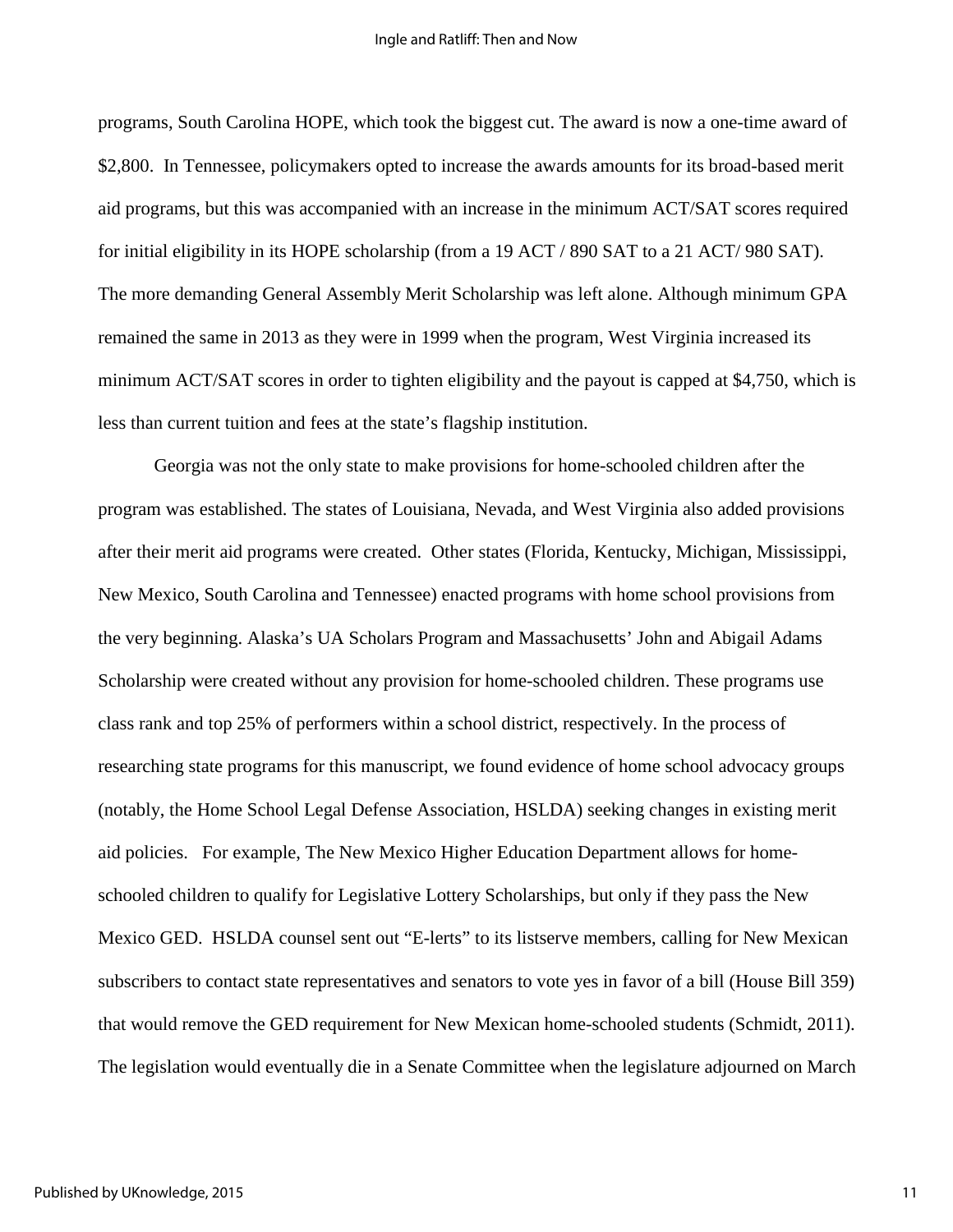19, 2011. The Financial Impact Report cited "very limited information on the academic ability of students who participate in New Mexico's home-based education programs", state data indicating that home-schooled children require higher rates of remediation, and concerns about the financial solvency of program, the Legislative Finance Committee (LFC) cautioned again expanding eligibility by removing the GED requirement unless additional funding through legislative action. The LFC also cautioned that HB359 could create an "unintentional loophole for students who do not graduate from New Mexico high schools, but still wish to receive the Legislative Lottery Scholarship" (New Mexico Legislative Finance Committee, 2011).

Five of thirteen broad-based merit aid programs, their initial eligibility settings and award settings were left as is. We begin with Alaska's UA Scholars program—unique in that it is an institutional award rather than a legislated award, but "broad" in that it provides scholarships to the top 10 percent of every Alaskan high school's graduating class, regardless of SAT /ACT scores or GPA. The eligibility and award settings have remained the same. What is also interesting about the state of Alaska is that, at a time when many states are struggling to keep broad-based merit aid programs solvent, Alaska has actually expanded broad-based merit aid. In 2009, Sean Parnell used his highly visible position as Republican Governor to build support for a state-legislated scholarship programs—the Alaska Performance (a merit award) and AlaskaAdvantage [sic.] Scholarships (a need-based award). In 2010, Governor Parnell signed legislation creating these programs. In 2012, Governor Parnell worked with the state legislature in creating a long-term funding source for these programs.

In terms of broad-based merit aid legislation, the Alaskan economy has been one identified as providing employment opportunities not requiring a college degree, such as commercial fishing, mining, and oil drilling. The availability of such employment have shaped residents' and their elected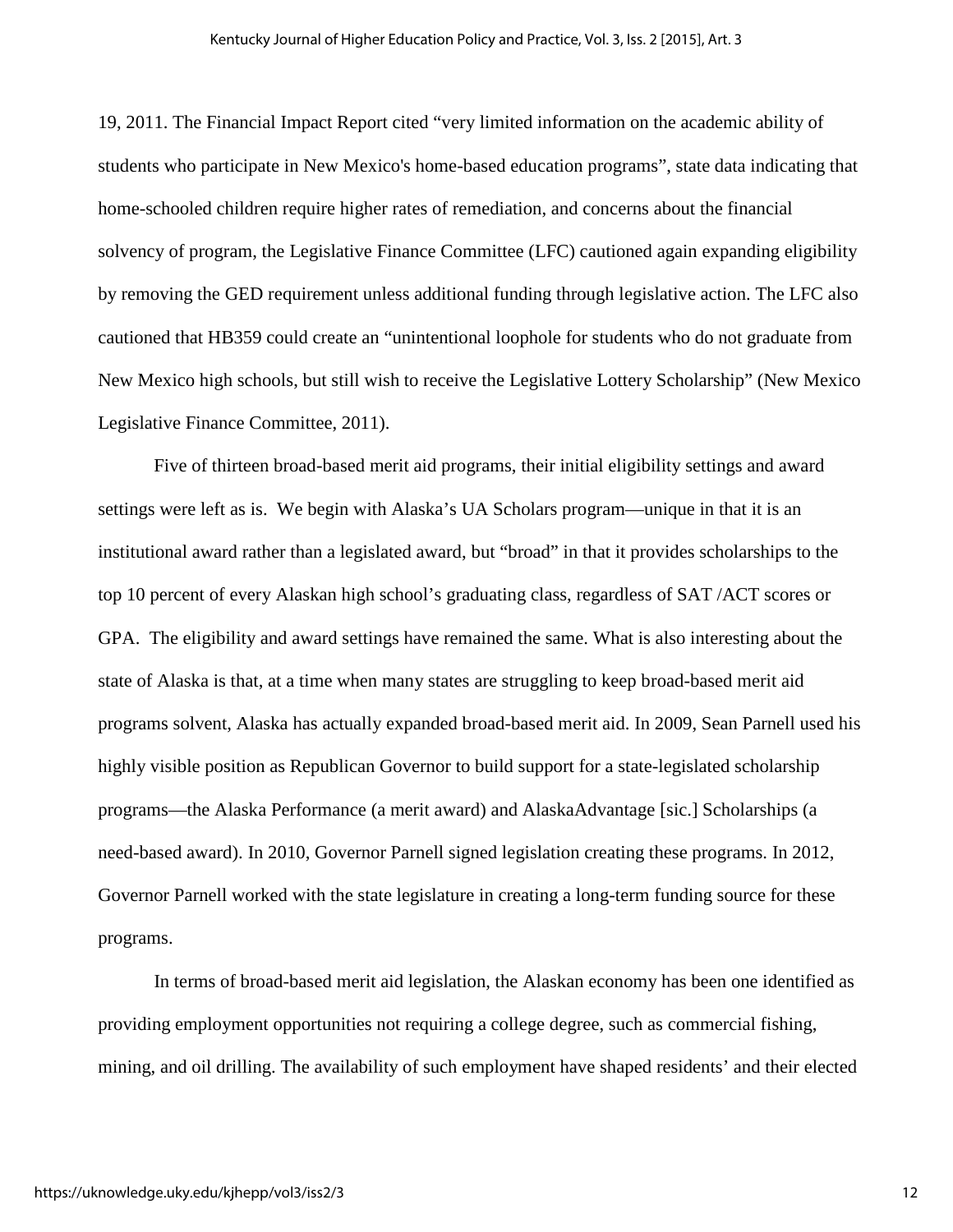officials' perceptions of the value and need for higher education and broad-based merit aid programs. This, coupled with the state's low tax burden, conservative trending legislature and the existence of an annual stipend paid to state residents from the sale of the state's natural resource also were factors reported by informants as limiting the success of merit aid legislation (Ingle & Petroff, 2013). Recently, oil prices have fluctuated and thus impacted the state's coffers (Doogan, 2015). Such changes in the economy beg the question of whether the state will be able to pay for broad-based merit scholarship programs at a time when such programs could eventually lead to a more diversified economy that can withstand swings in prices and production of a limited natural resource.

New Mexico's eligibility requirements and awards remain static. Among broad-based merit aid programs, it remains unique in that scholarship eligibility is earned after establishing an academic record at the students' institution of higher learning. The eligibility and award settings for Kentucky's Educational Excellence Scholarship (KEES) also remained unchanged, but from its very beginning, KEES provided varying awards for varying levels of merit. KEES incentivized K-12 student performance by awarding more scholarship dollars for higher high school GPAs. Additional scholarship dollars could be earned, depending on the students' performance on the SAT or ACT. The program was designed in such a way to combat concerns about grade inflation and the loss of continuing eligibility (due to poor academic performance in the first year of study) that were reported in earlier adopting states, particularly Georgia (Cohen-Vogel & Ingle, 2007). In 1998 and now, KEES awarded a maximum of \$1,000 per year. At its maximum, KEES is a modest award.

Although initial eligibility settings and award settings in a number of programs remained static, the cost of college attendance has not (See Table 1). With the exception of New Mexico's Lottery Success Scholarship and to a lesser extent, Louisiana's Taylor<sup>[6](#page-14-0)</sup> Opportunity Program for

<sup>6</sup> In 2008 the Louisiana Legislature renamed the Louisiana Tuition Opportunity Program for Students, changing it Taylor Opportunity Program for Students in honor of Patrick F. Taylor, a successful Louisiana businessman, philanthropist, and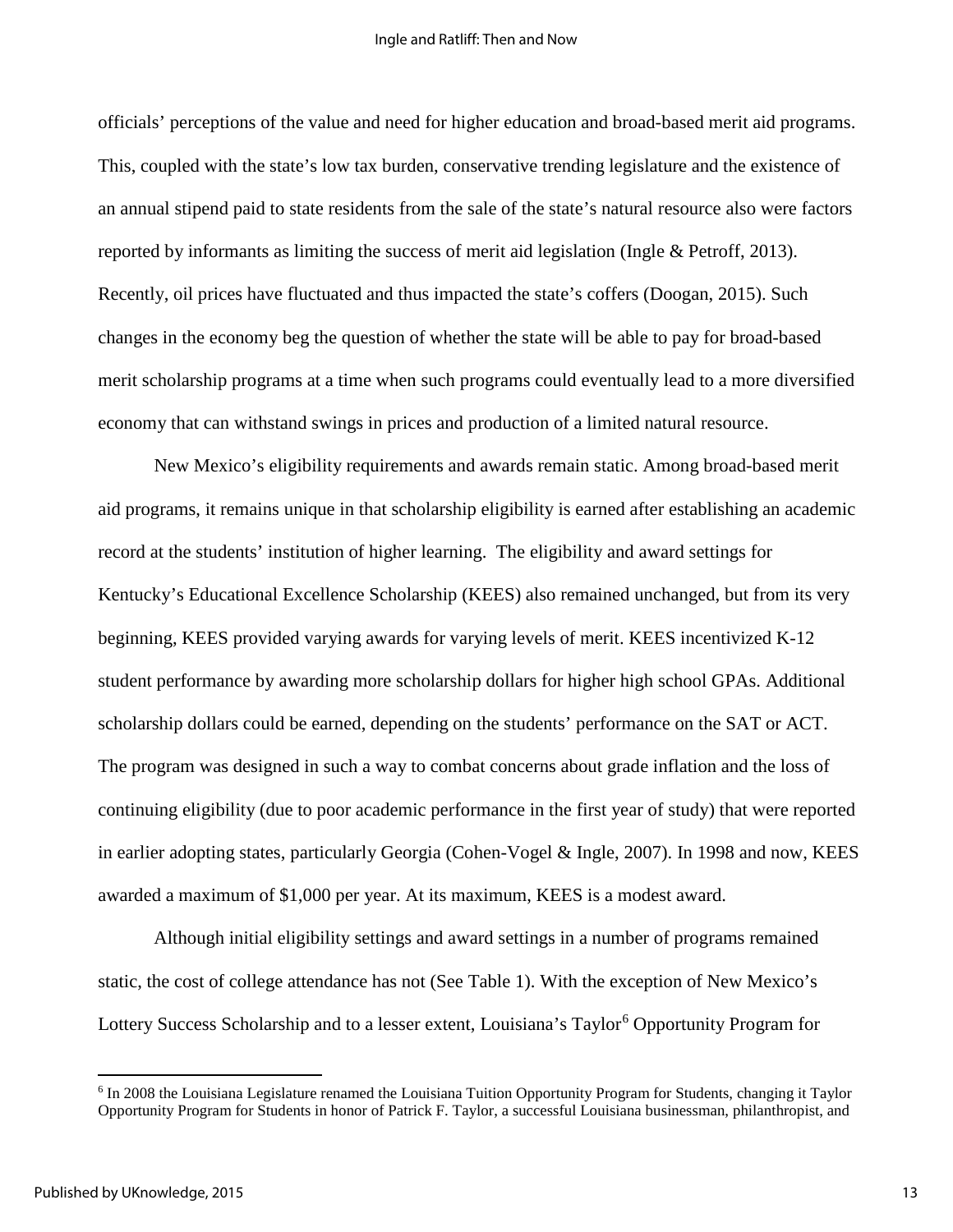Students (TOPS), no other programs with static eligibility and award settings have kept up with increases in tuition costs. Massachusetts, for example, still requires a graduating senior to be in to top 25% of MCAS performers in their school district. The John and Abigail Adams Scholarship continues to pay for tuition costs at any of the commonwealth's public institutions of higher learning, but a full-time student on the Adams Scholarship attending the University of Massachusetts-Amherst will only have \$1,714 of the total tuition and fees (\$13,230) paid for. Similarly, Mississippi's Eminent Scholars (MESG) and Tuition Assistance (MTAG) Grants' eligibility requirements and awards remain the same in 2013 as they were in 1995 when the programs began; but a student receiving MESG at the University of Mississippi would only have \$2,500 of the total \$6,282 of tuition and fees paid for. Long (2004) found that four-year colleges in Georgia, particularly private institutions increased student charges in the wake of Georgia HOPE, thus reducing the intended benefit of the scholarship and increasing the cost of college for non-recipients.

<span id="page-14-0"></span>vocal advocate for public support for broad-based merit aid programs across the nation through the Patrick F. Taylor Foundation. Mr. Taylor passed away 2004.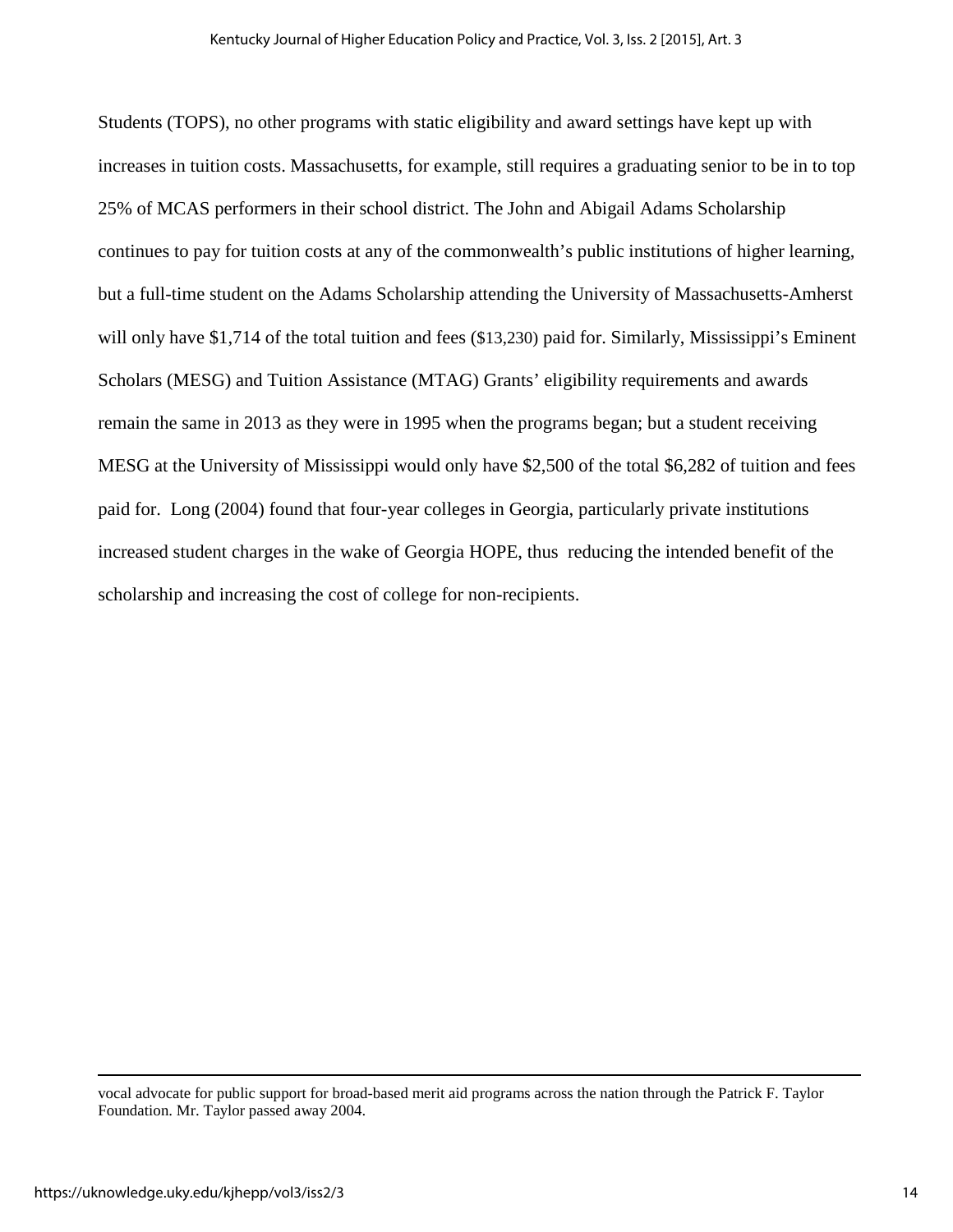### Table 1

*Published Tuition and Fees for 2007-2008 and 2012-2013 at Flagship Universities in Broad-based Merit Aid Adopting State (in 2012 dollars)* 

| <b>Flagship Universities</b>            | <b>Tuition</b><br>$&\,$ Fees<br>2007-2008* | Tuition &<br>Fees<br>2012-2013* | Percentage Change<br>$(5 \text{ years})^*$ | Merit Aid Award Amount<br>Per Year<br>$(2012 - 2013)$                                                                     |
|-----------------------------------------|--------------------------------------------|---------------------------------|--------------------------------------------|---------------------------------------------------------------------------------------------------------------------------|
| University of Alaska-<br>Fairbanks      | \$4,945                                    | \$6,006                         | 21.5%                                      | \$2,750                                                                                                                   |
| University of Florida                   | \$3,707                                    | \$6,143                         | 65.7%                                      | \$2,400 (FAS for 24 credit<br>hours, fall and spring)<br>\$1,800 (FMS for 24 credit                                       |
| University of Georgia                   | \$5,784                                    | \$9,842                         | 70.2%                                      | hours, fall and spring)<br>\$6,363 (HOPE at 15 hours<br>per semester)<br>\$7646 (Zell Miller at 15<br>hours per semester) |
| University of Kentucky                  | \$7,805                                    | \$9,676                         | 24.0%                                      | \$1,000 max.                                                                                                              |
| Louisiana State University              | \$4,997                                    | \$6,989                         | 39.9%                                      | \$5,982 (Honors)<br>\$5,582 (Performance)<br>\$5,182 (Opportunity)                                                        |
| University of Massachusetts-<br>Amherst | \$10,915                                   | \$13,230                        | 21.2%                                      | Full tuition (not fees)<br>\$1,714                                                                                        |
| University of Michigan                  | \$11,490                                   | \$14,263                        | 24.1%                                      |                                                                                                                           |
| University of Mississippi               | \$5,425                                    | \$6,282                         | 15.8%                                      | \$2,500 (MESG)<br>$$500$ (MTAG $1^{\rm st}$ two<br>years)<br>\$1,000 (MTAG last two<br>years)                             |
| University of Nevada-Reno               | \$4,431                                    | \$6,603                         | 49.0%                                      | \$1,920 max.                                                                                                              |
| University of New Mexico                | \$5,028                                    | \$6,049                         | 20.3%                                      | \$6,049                                                                                                                   |
| University of South Carolina            | \$9,180                                    | \$10,488                        | 14.3%                                      | \$6,700 1st year, \$7,500<br>subsequent<br>(Palmetto Fellows)<br>\$5,000<br>(LIFE)<br>\$2,800 one-time award<br>(HOPE)    |
| University of Tennessee-<br>Knoxville   | \$6,524                                    | \$9,092                         | 39.4%                                      | \$4,000 (HOPE)<br>\$5,000 (GAMS)                                                                                          |
| West Virginia University                | \$5,194                                    | \$6,090                         | 17.3%                                      | \$4,750                                                                                                                   |

\*Source: College Board (2012).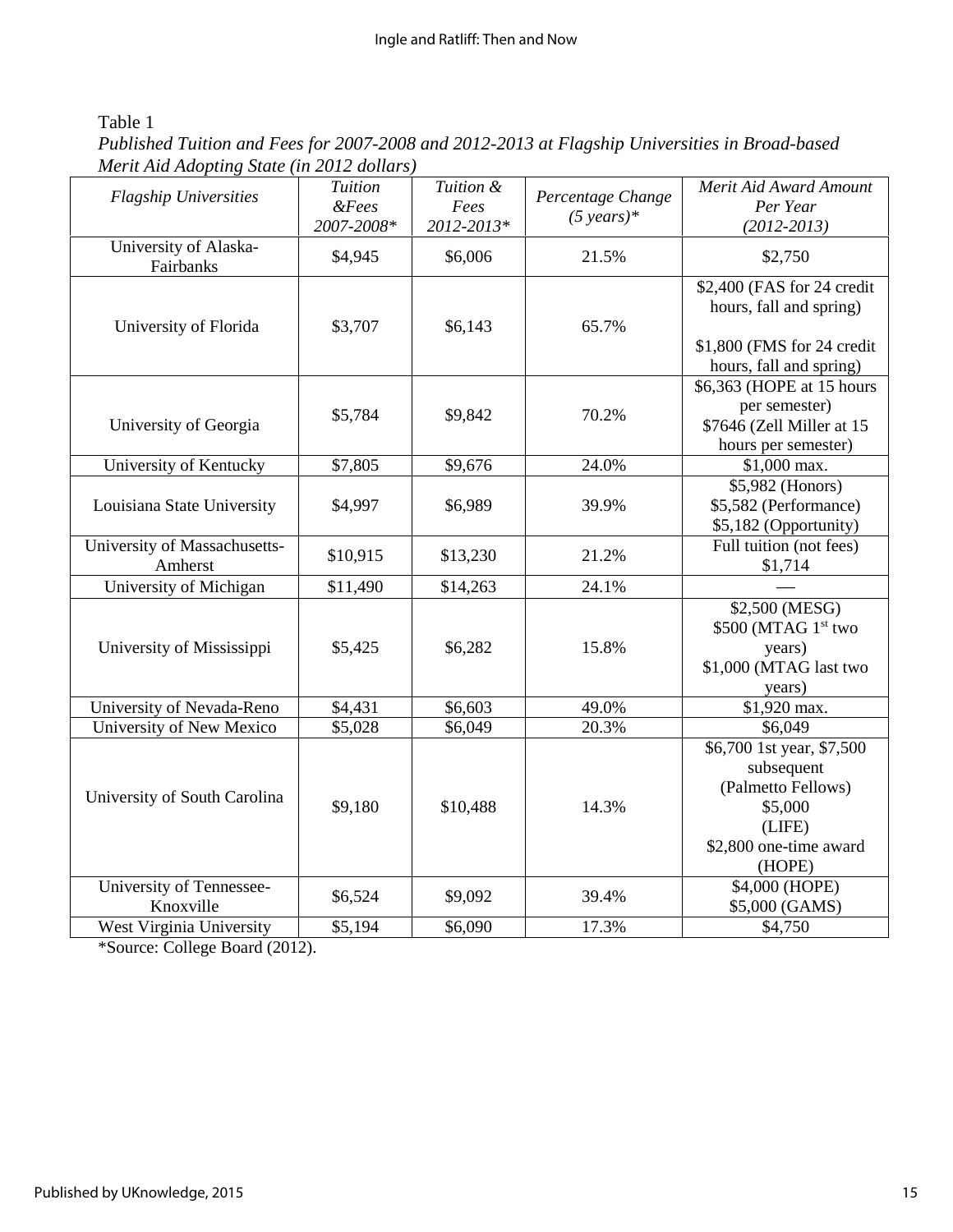#### **Summary**

In applying Hall's typology of policy change, our comparison of broad-based merit aid programs (goals, instruments, and settings) in 13 states at inception and in the present day revealed five first-order changes (Nevada, South Carolina, Tennessee, West Virginia) in which initial eligibility requirements were increased, making it harder to earn the merit aid scholarship and/or award settings were decreased, such that recipients received less (See Table 2). Two states (Florida and Georgia) had second order changes. Georgia, as the initial innovating state, lost its income cap requirement that it originally had. In addition to making provisions for home-schooled students, decreasing merit awards, and increasing curriculum requirements, Georgia lawmakers also created a new policy instrument (the Zell Miller Scholarship) that awards the students with higher merit with more scholarship dollars. Similarly, Florida created an additional level of merit (its ATS award) for the students with the highest merit. This was in addition to increases in minimum ACT/SAT scores for initial eligibility. There was only one third order change—the Michigan Merit Award Program met its end.

There were a number of programs that have not changed initial eligibility requirements and award settings (Alaska, Kentucky, Massachusetts, Mississippi, and New Mexico). Although the policy settings, instruments, and goals have remained static, the scholarship dollars awarded do not go as far as they did at program inception due to increases in overall cost of attendance, particularly in terms of fees charged. There are two exceptions. Louisiana's TOPS and New Mexico's Lottery Success Scholarship's award amount appear to have kept up with increased cost of attendance.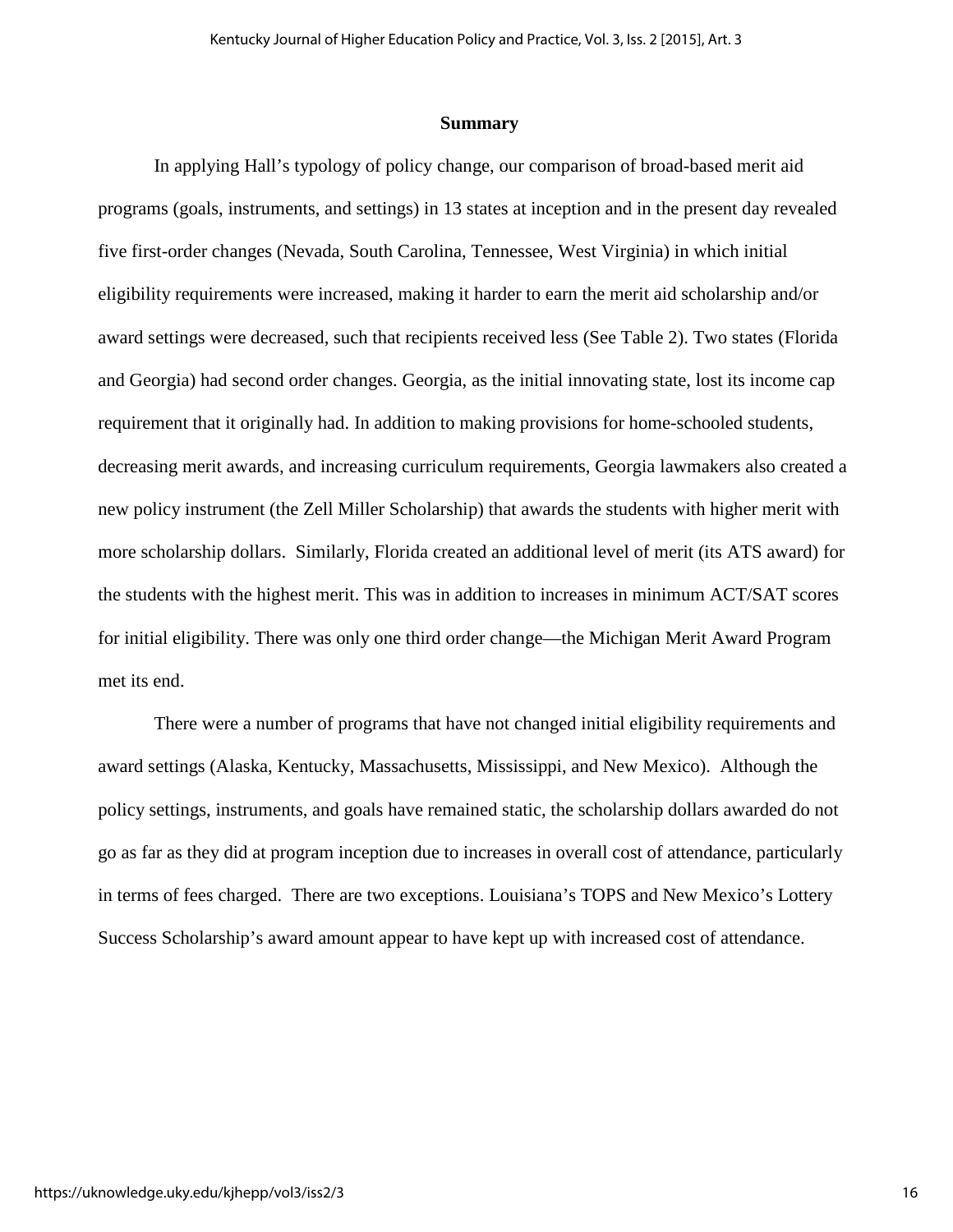| Table 2                                                                                    |  |
|--------------------------------------------------------------------------------------------|--|
| Merit Aid Policy Changes in Merit Aid Initial Eligibility and Awards between 1993 and 2013 |  |

|                                                                                                                                          |                |                                                                   | <b>Settings</b>            |                         | <b>Instruments</b>              |
|------------------------------------------------------------------------------------------------------------------------------------------|----------------|-------------------------------------------------------------------|----------------------------|-------------------------|---------------------------------|
| Hall's (1993)Typology                                                                                                                    | <b>State</b>   | Changes in                                                        | Changes in                 | Home School             | New Merit Levels                |
| of Policy Changes                                                                                                                        |                | <b>Initial Eligibility</b>                                        | <b>Award Amounts</b>       | <b>Provisions Added</b> |                                 |
| <b>First Order Change</b>                                                                                                                | Louisiana      |                                                                   |                            | X                       | $-$                             |
| Policy settings are                                                                                                                      | Nevada         | <b>Increased GPA</b>                                              | Decreased                  | X                       |                                 |
| changed, but policy                                                                                                                      | South Carolina |                                                                   | Decreased                  |                         |                                 |
| goals and instruments                                                                                                                    | Tennessee      | Increased ACT/SAT<br>(HOPE)                                       | Increased (HOPE &<br>GAMS) |                         |                                 |
| remain the same.                                                                                                                         | West Virginia  | Increased ACT/SAT                                                 | Decreased                  | X                       |                                 |
| Second Order Change<br>Policy instrument(s) and                                                                                          | Florida        | Increased ACT/SAT<br>(FMS)                                        | Decreased                  |                         | Academic Top<br><b>Scholars</b> |
| settings are altered, but<br>policy goals remain the<br>same.                                                                            | Georgia        | Dropped income cap<br><b>Increased Curriculum</b><br>Requirements | Decreased                  | X                       | Zell Miller<br>Scholarship      |
| Third Order Change<br>Changes in all three<br>components of policy:<br>instrument(s), settings,<br>and the hierarchy of<br>policy goals. | Michigan       | Unfunded                                                          | Unfunded                   | Unfunded                | Unfunded                        |
|                                                                                                                                          | Alaska         |                                                                   |                            |                         |                                 |
|                                                                                                                                          | Kentucky       |                                                                   |                            |                         |                                 |
| Unchanged                                                                                                                                | Massachusetts  |                                                                   |                            |                         |                                 |
|                                                                                                                                          | Mississippi    |                                                                   |                            |                         |                                 |
|                                                                                                                                          | New Mexico     |                                                                   |                            |                         |                                 |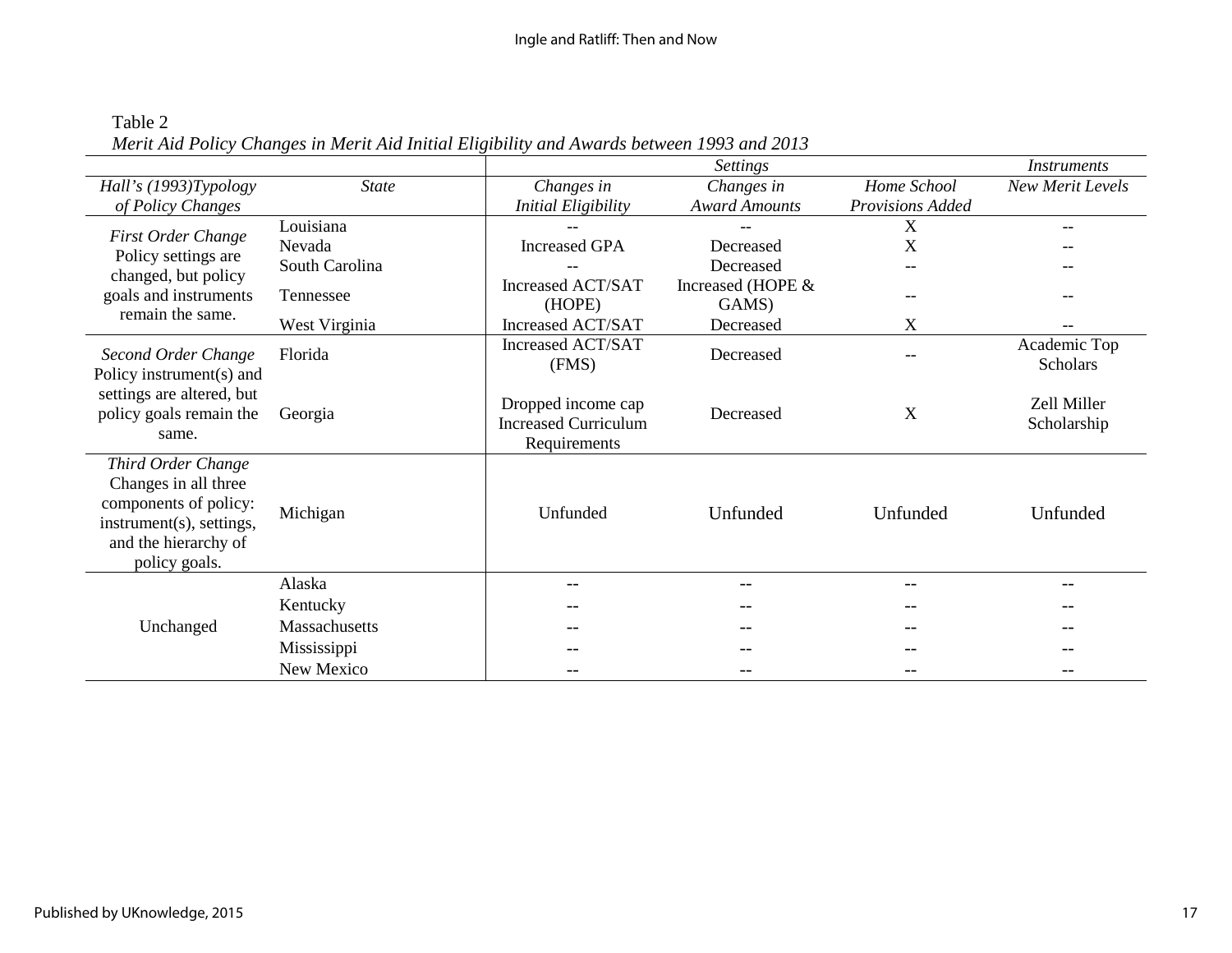There are also some nuances of these merit aid programs that are not adequately captured by Hall's typology of policy changes. Two scholarship programs (Nevada's and Louisiana's) were renamed in honor of key policy actors that were integral to the establishment of merit aid in their state or beyond. Although these honorific titles are a change to the instruments, they are not substantial changes to program goals or settings.

#### **Implications for Policy and Future Research**

Our study is significant for several reasons. It is one of a growing number of qualitative studies that explores broad-based merit aid programs. Future research may want to undertake quantitative analysis, which seeks to understand the relationship between state demographic, economic, and political characteristics and changes in program goals, instrument(s), and setting(s). An extensive review of the scholarly literature revealed that the vast majority of the empirical work on broad-based merit-based aid programs has focused on the diffusion of the innovation across states, program evaluation, and outcomes, but we know of no other study to empirically analyze changes to broad-based merit aid programs in multiple states across the United States over time. Of course, these programs are subject to change further as they age, so future research will want to revisit the changes in these programs as they continue to evolve. For example, Georgia lawmakers have enacted additional regulations for the state's future graduating classes, requiring increasing numbers of "rigorous" course prior to graduation (Georgia Student Finance Commission, n.d.).

At the federal level, policymakers struggle to reign in deficit spending and quarrel over how best to address this far-reaching problem—tax increases, cuts in spending, or some admixture of both. The broader world economy and national economy are intertwined with those of individual US states. As US states continue to struggle with what has been a slow recovery, decreased tax revenue, and increasing demands for public programs, state policymakers continue to look critically at any and all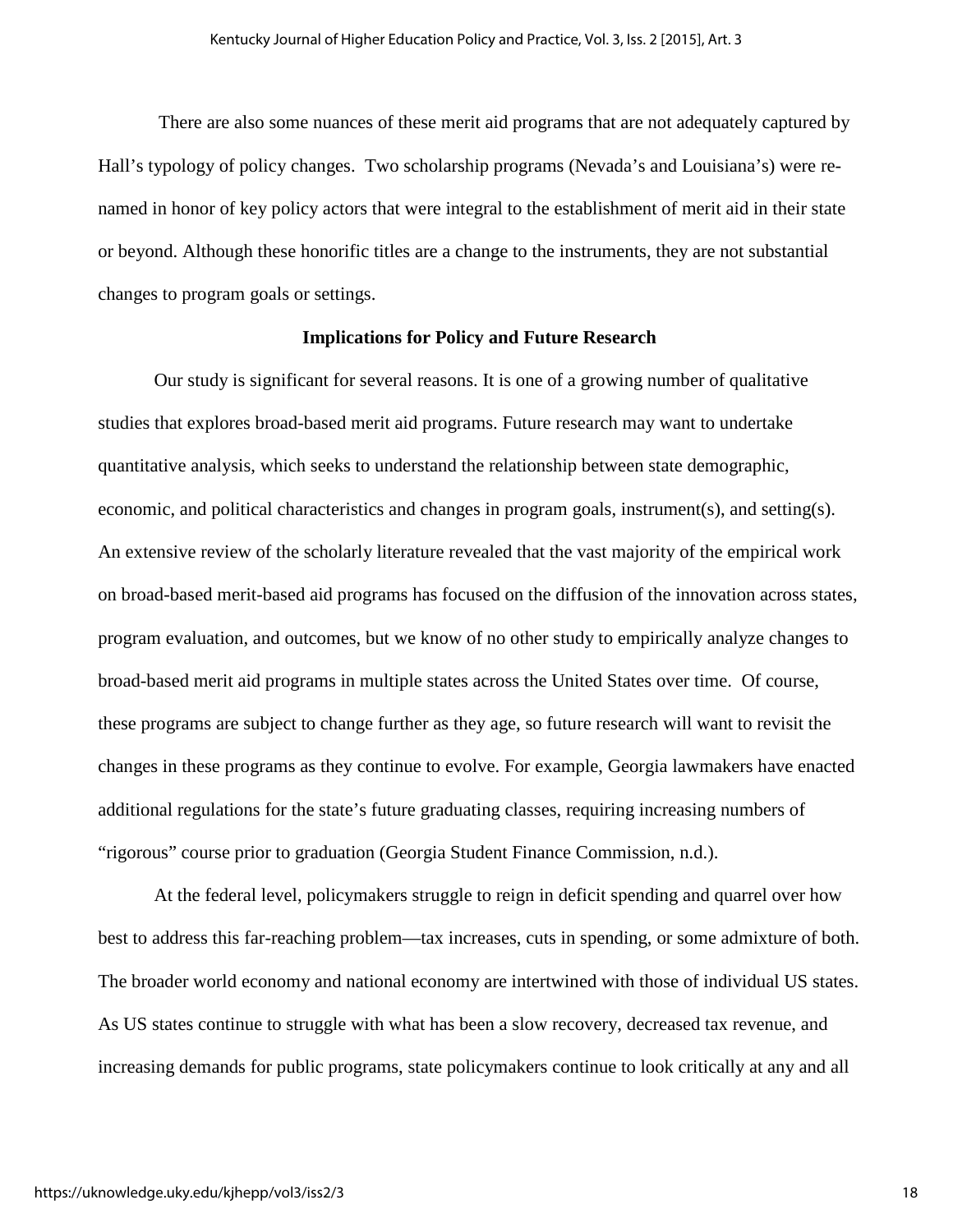state expenditures, seeking ways to cut the budget. This includes popular programs such as broadbased merit aid. In essence, political and economic factors at the international and national level can have impacts on state level spending. As the U.S. economy and individual state economies continue to improve in the wake of the Great Recession, will policymakers stop the contraction of policy settings (merit aid programs and their eligibility requirements) or will the contractions of policy instruments and settings reverse in response to improving economic conditions? This remains to be seen.

We did not seek explicitly to explain why these changes occurred; simply to document and categorize them, assuming that economic conditions were the primary driving force for changes to highly popular programs among state voters. Future research is needed to examine why these changes may have occurred beyond budgets, speaking to key policy actors directly and getting inside of the "black box" of policy making. While research has identified Georgia and its former governor Zell Miller as the initial innovating state and policymaker, it may be that policymakers and policy networks are now discussing innovative ways in which lawmakers can dismantle popular programs in politically adept ways. As has been shown, broad-based merit aid programs are popular among parents and students who benefit from them. Future research may want to examine the role that student and other advocacy groups (e.g., Home School Legal Defense Association) play in shaping the policy process as related to broad-based merit aid.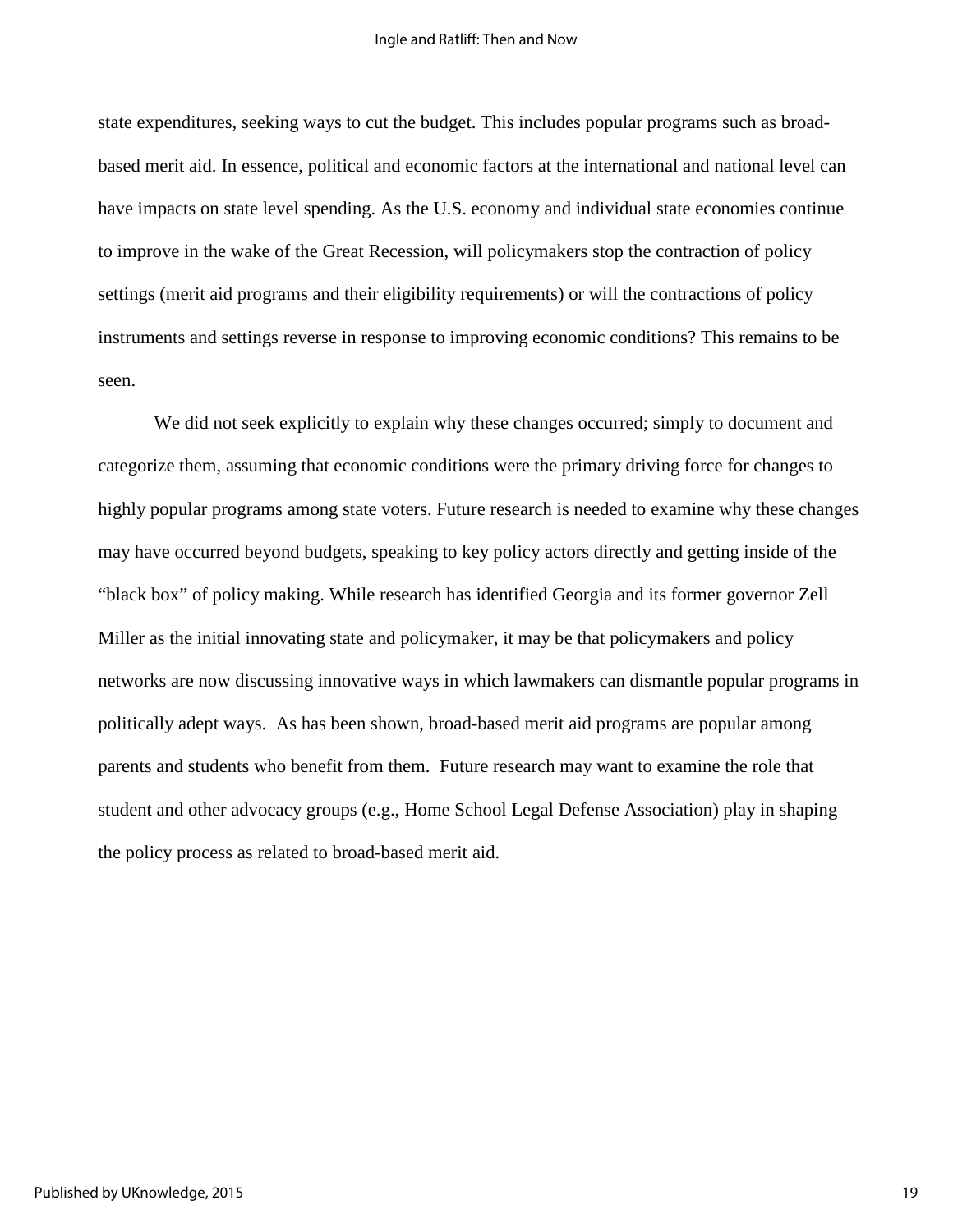#### References

- Anonymous. (2001, June 6). Tobacco money used to balance state budget; the governor and lawmakers again are using the settlement money to fund programs unrelated to smoking prevention. *Grand Rapids Press*, A1.
- Binder, M, Ganderton, P. T., & Hutchens, K. (2002). Incentive effects of New Mexico's meritbased state scholarship program. In D. E. Heller & P. Marin (Eds.), *Who should we help? The negative social consequences of merit scholarships* (pp. 41-56). Cambridge, MA: The Civil Rights Project at Harvard University.
- Binder, M., & Ganderton, P. T. (2004). The New Mexico lottery scholarship: Does it help minority and low income students? In D. E. Heller & P. Marin (Eds.), *State merit scholarship program and racial inequality* (pp. 101-122). Cambridge, MA: The Civil Rights Project at Harvard University.
- Birks, M., Chapman, Y. and Francis, K. (2008). Memoing in qualitative research: probing data and processes. *Journal of Research in Nursing, 13* (1), 68-75.
- Bluestein, G. (2013, March 23). Lottery revenue; Gambling initiatives, Deal policy at odds? *The Atlanta Journal-Constitution*, 1A.
- Bruce, D. J., & Carruthers, C. K. (2014). Jackpot? The impact of lottery scholarships on enrollment in Tennessee. *Journal of Urban Economics, 81*, 30–44.

Coburn, C. E. (2001). Collective sensemaking about reading: How teachers mediate reading policy in their professional communities. *Educational Evaluation and Policy Analysis. 23* (2), 145-170.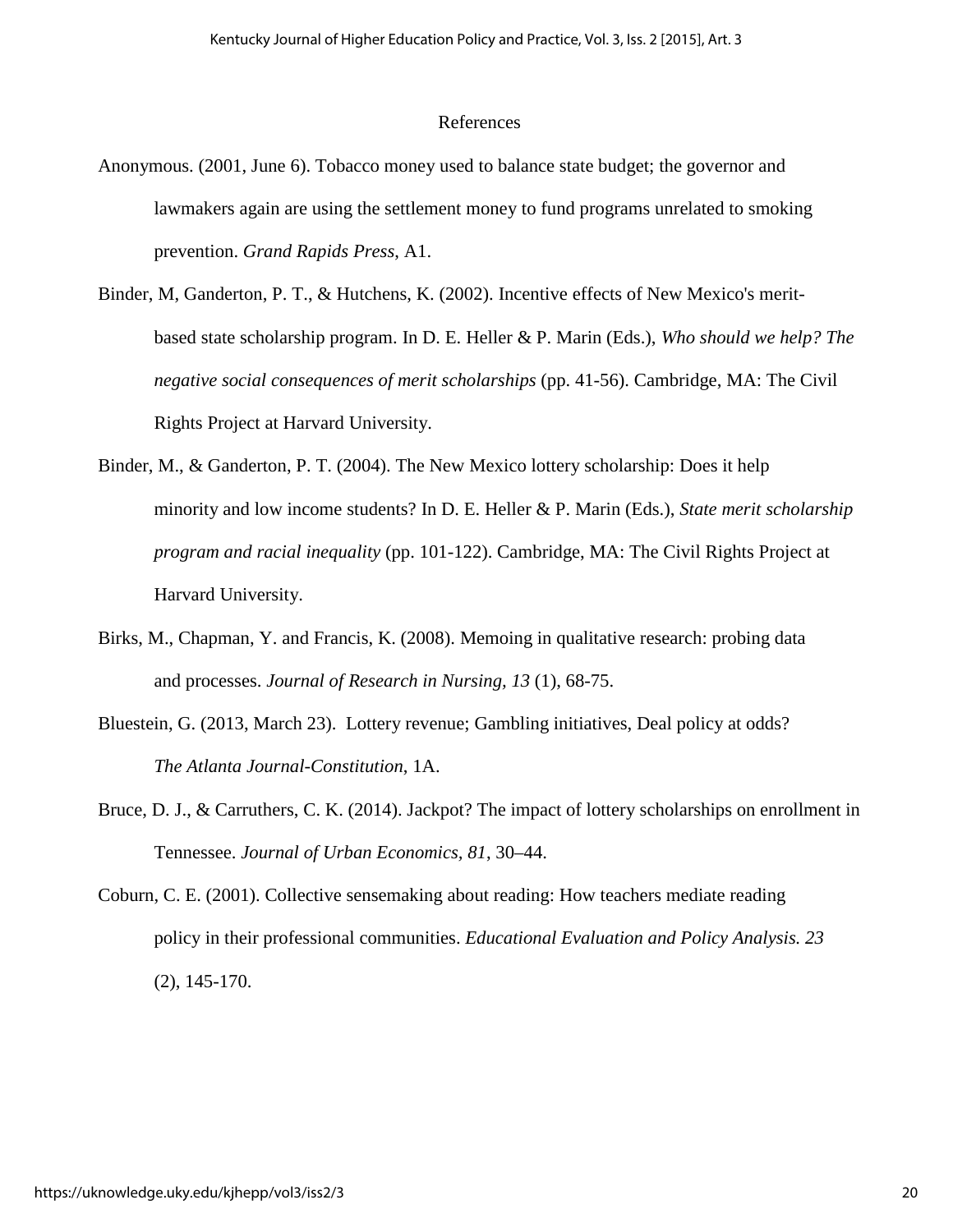- Cohen-Vogel, L., Ingle, W. K., Levine, A. A., & Spence, M. (2008). The "spread" of merit-based college aid: Politics, policy consortia, and interstate competition. Educational Policy, 22(3), 339-362.
- College Board. (2012). *Tuition and fees at flagship universities over time in current dollars and in 2012 dollars.* Retrieved from http://trends.collegeboard.org/college-pricing/figurestables/tuition-and-fees-flagship-universities-over-time
- Cornwell, C. M., & Mustard, D. B. (2004). Georgia's HOPE Scholarship and Minority and Low-Income Students: Program Effects and Proposed Reforms. In D. E. Heller & P. Marin (Eds.), *State Merit Scholarship Programs and Racial Inequality* (pp. 77-100). Cambridge, MA: The Civil Rights Project, Harvard University.
- Cornwell, C, Mustard, D. B., & Sridhar, D.J. (2006). The enrollment effects of merit-based financial aid: Evidence from Georgia's HOPE Program. *Journal of Labor Economics, 24* (4), 761-786.
- Dee, T. S., & Jackson, L. A. (1999). Who loses HOPE? Attrition from Georgia's college scholarship program. *Southern Economic Journal, 66*(2), 379–390.
- DeFrank-Cole, L., Cole, R., & Garbutt, K. (2009). Does broad-based merit aid affect socioeconomic diversity in honors? *Journal of the National Collegiate Honors Council, 10* (1), 61-64.
- Diamond, L. (2013, February 7). HOPE changes proposed. *The Atlanta Journal-Constitution*, 2B.
- Domina, T. (2014). Does merit aid program design matter? *Research in Higher Education, 55*(1), 1- 26.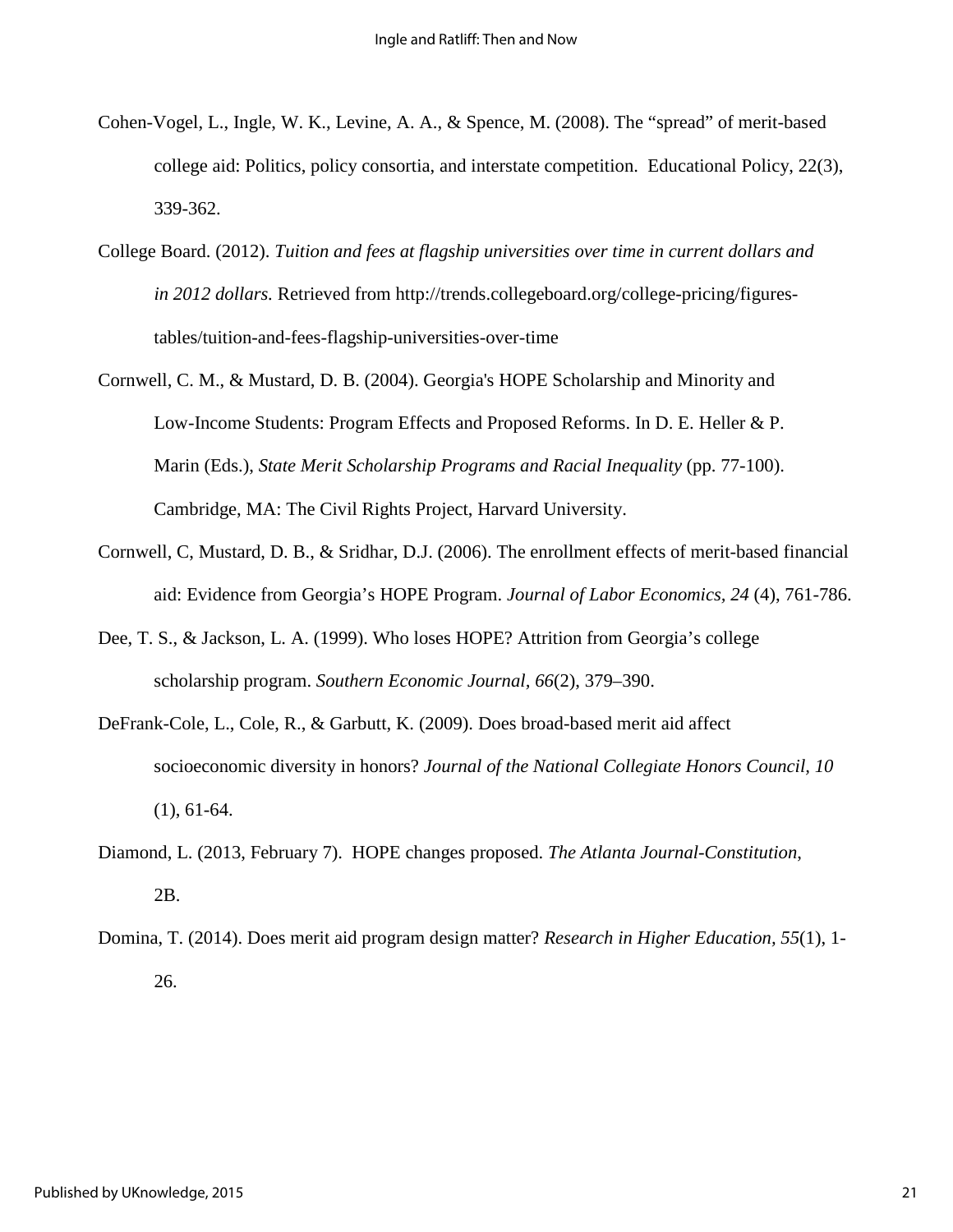- Doogan, S. (2015, February 23). Alaska investors nervous as oil price drop plays out. *Alaska Dispatch News.* Retrieved from: http://www.adn.com/article/20150223/alaska-investorsnervous-oil-price-drop-plays-out
- Doyle, W.R. (2006). Adoption of broad-based student grant programs: An event history analysis. *Educational Evaluation and Policy Analysis, 28* (3), 259-285.
- Dynarski, S. (2000). Hope for whom? Financial aid for the middle class and its impact on college attendance. *National Tax Journal, 53*(3), 629–661.
- Dynarksi, S. (2002). The consequences of lowering the cost of college—the behavioral and distributional implications of aid for college. *American Economic review, 92* (2), 279-285.
- Florida Department of Education, Office of Student Financial Aid. (2012). *Chart of eligibility and award criteria.* Retrieved from

http://www.floridastudentfinancialaid.org/SSFAD/PDF/BFEligibilityAwardChart.pdf

- Georgia Student Finance Commission. (2012). *HOPE scholarship program at public institutions: Regulations-100, 2012-2013 award year.* Atlanta, GA: Georgia Student Finance Commission. Retrieved from http://www.gsfc.org/Main/publishing/pdf/2012/2013-HOPE-PUBLIC.pdf
- Georgia Student Finance Commission. (2012). *HOPE award amounts by institution for fiscal year 2012, Beginning fall term.* Retrieved from http://www.gsfc.org/main/publishing/pdf/2011/hope\_award\_amounts.pdf
- Georgia Student Finance Commission. (n.d.). *Scholarship and grant program regulations.* Retrieved from https://www.gsfc.org/gsfcnew/SandG\_regs.cfm
- Hall, P.A. (1993). Policy paradigms, social learning, and the state: The case of economic policymaking in Britain.: *Comparative Politics, 25* (3) 275-296.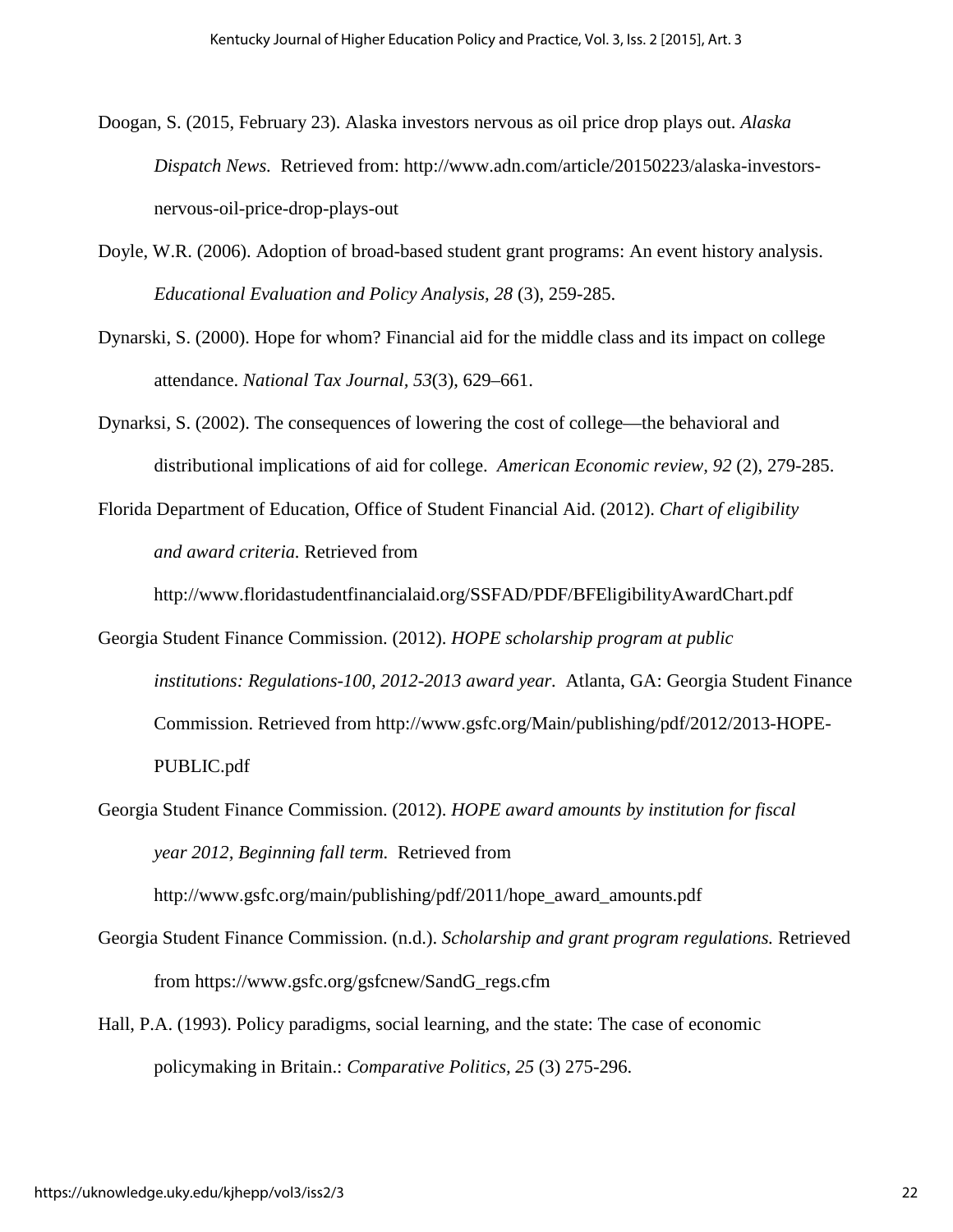- Heller, D. E. (2004). State merit scholarship programs: An overview. In D. E. Heller & P. Marin (Eds.), *State merit scholarship program and racial inequality* (pp. 13-22). Cambridge, MA: The Civil Rights Project at Harvard University.
- Heller D. E., & Marin P. (Eds.). (2002). *Who should we help? The negative social consequences of merit scholarships.* Cambridge, MA: The Civil Rights Project at Harvard University.
- Heller, D. E., & Marin, P. (Eds.). (2004). *State merit scholarship programs and racial inequality.* Cambridge, MA: The Civil Rights Project at Harvard University.
- Heller, D. E., & Rasmussen, C. J. (2002). Merit scholarships and college access: Evidence from Florida and Michigan. In D. E. Heller & P. Marin (Eds.), *Who should we help? The negative social consequences of merit scholarships* (pp. 25-40). Cambridge, MA: The Civil Rights Project at Harvard University.
- Henry, G. T., & Rubenstein, R. (2002). Paying for grades: Impact of merit-based financial aid on educational quality*. Journal of Policy Analysis and Management, 21*(1), 93-109.
- Henry, G. T., Rubenstein, R., & Bugler, D. T. (2004). Is Hope enough? Impacts of receiving and losingmerit-based financial aid. *Educational Policy, 18*(5), 686–709.
- HOPE Scholarship Joint Study Commission. (2003). *HOPE Scholarship joint study commission report.* Athens, GA: Carl Vinson Institute of Government, University of Georgia.
- Ingle, W. K., Cohen-Vogel, L., & Hughes, R. (2007). The public policy process among southeastern states: Elaborating theories of regional adoption and hold-out behavior. *Policy Studies Journal, 35*(4), 607-628.
- Ingle, W. K., & Petroff, R. A. (2013) Public entrepreneurs and the adoption of broad-based merit aid beyond the Southeastern United States. *Education Policy Analysis Archives, 21* (58). Available at http://epaa.asu.edu/ojs/article/view/1252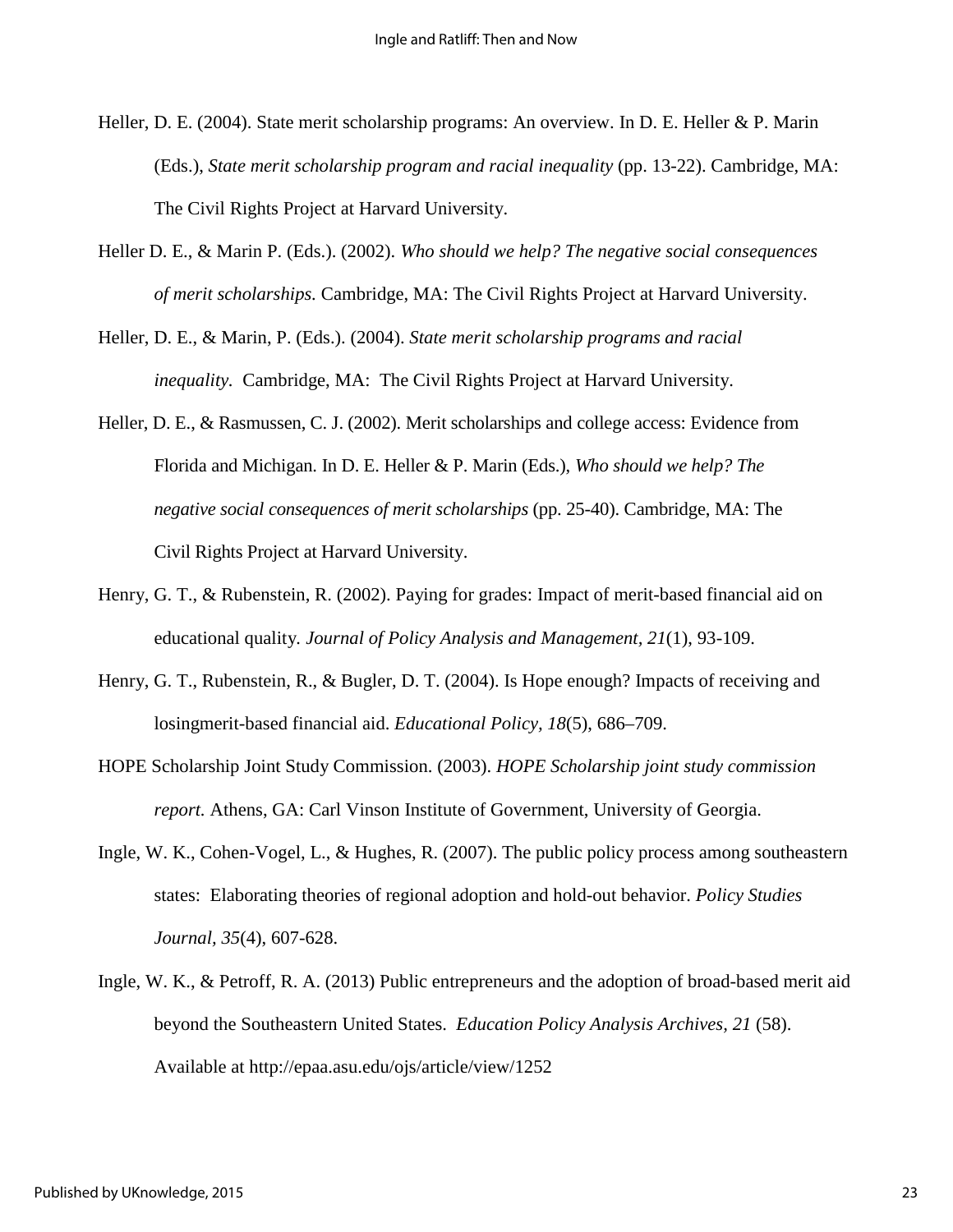- Khalifeh, P., Cohen-Vogel, L., & Grass, S. (2011). The federal role in early childhood education: Evolution in the goals, governance, and policy instruments of Project Head Start. *Educational Policy, 25* (1), 36-64.
- Kelley, N., & Trebilcock, M. (1998). *The making of the mosaic: A history of Canadian immigration policy.* Toronto: University of Toronto Press.
- Lt. Governor's Commission on Higher Education and Economic Growth. (2004). *Final report of the Lt. Governor's commission on higher education and economic growth.* Retrieved from http://www.cherrycommission.org/docs/finalReport/CherryReportFULL.pdf
- Long, B. T. (2004). How do financial aid policies affect colleges? The institutional impact of the Georgia HOPE Scholarship. *Journal of Human Resources, 39*(3), 1045–1066.
- McLendon, M.K., Heller, D.E., & Young, S.P. (2005). State postsecondary policy innovation: Politics, competition, and the interstate migration of policy ideas. *The Journal of Higher Education, 76* (4), 363-400

Ness, E.C. (2008). *Merit aid and the politics of education.* New York: Routledge.

- Ness, E.C. (2010). The politics of determining merit aid eligibility criteria: An analysis of the policy process. *Journal of Higher Education, 81*, (1), 33-60.
- Ness, E.C., & Mistretta, M. (2010). Merit aid in North Carolina: A case study of a "nonevent". *Educational Policy, 24* (5), 703-734
- Ness, E.C., & Tucker, R. (2008). Eligibility effects on college access: Under-represented student perceptions of Tennessee's merit aid program. *Research in Higher Education, 49* (7), 569- 588.
- New Mexico Legislative Finance Committee. (2011). *Fiscal impact report—HB 359.* Retrieved from http://www.nmlegis.gov/Sessions/11%20Regular/firs/HB0359.pdf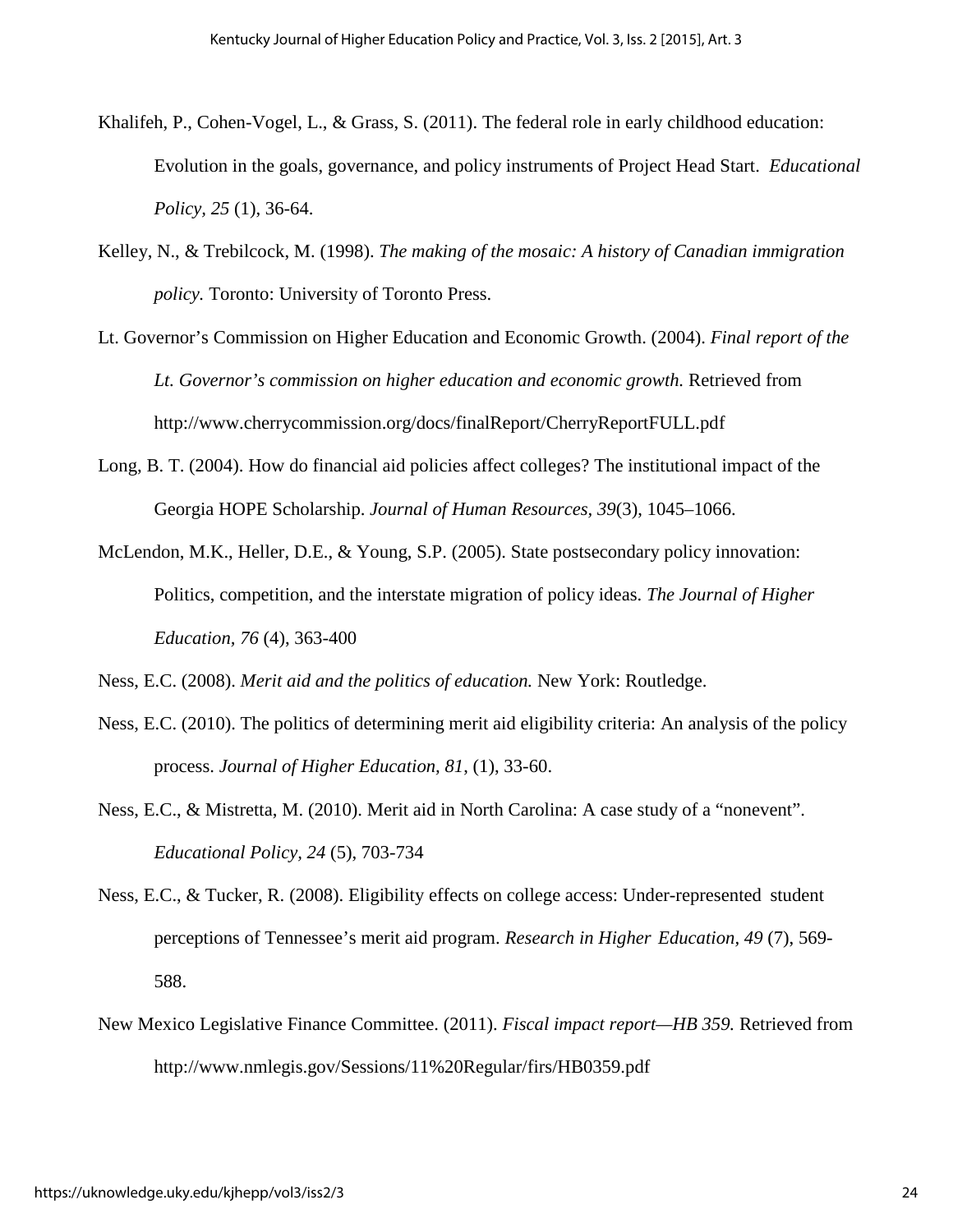- Orsuwan, M., & Heck, R.H. (2009). Merit-based student aid and freshman interstate college migration: Testing a dynamic model of policy change. *Research in Higher Education, 50* (1), 24-51
- Schmidt, T. (2011). HSLDA *Your calls needed now to support homeschoolers receiving Lottery Scholarships without taking the GED.* Retrieved from http://www.hslda.org/elert/archive/2011/03/20110315131136.asp
- Stanley, R.E., & French, P.E. (2009). Evaluating increased enrollment levels in institutions of higher education: A look at merit-based scholarship programs. *Public Administration Quarterly, 33*(1), 4-36.
- Strauss, A. & Corbin, J. (1990). *Basics of qualitative research: Grounded theory procedures and techniques.* Newbury Park, CA: SAGE.
- Triadafilopoulos, T. (2010). Global norms, domestic institutions and the transformation of immigration policy in Canada and the US. *Review of International Studies, 36,* 169–194.
- Welch, J.G. (2014). HOPE for community college students: The impact of merit aid on persistence, graduation, and earnings. *Economics of Education Review, 43*, 1-20
- Zhang, L., & Ness, E. (2010). Does state merit-based aid stem brain drain? *Educational Evaluation and Policy Analysis, 32* (2), 143-165.

Zumeta, W. (2010). The great recession: Implications for higher education. In *The NEA 2010*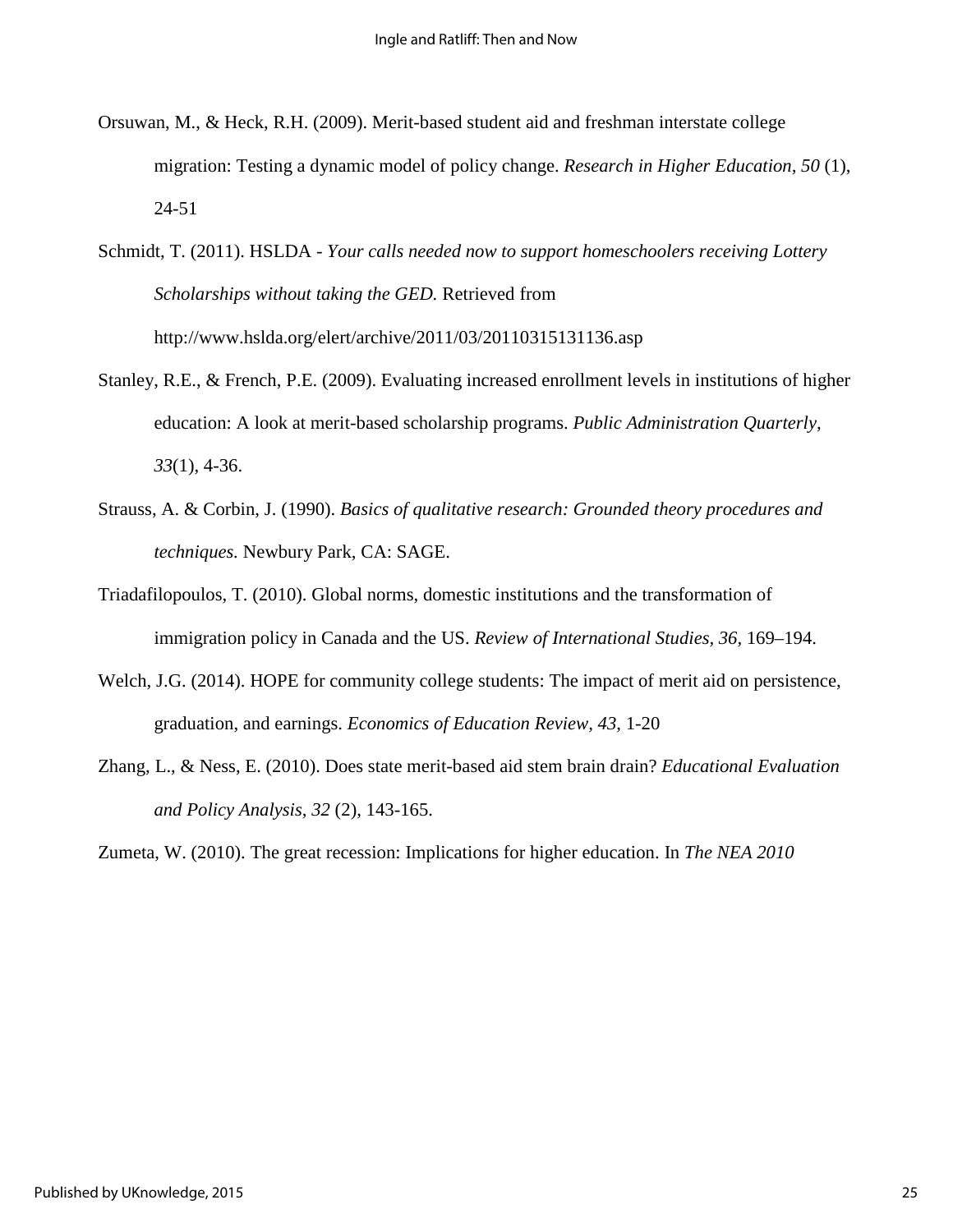Kentucky Journal of Higher Education Policy and Practice, Vol. 3, Iss. 2 [2015], Art. 3

Table A1 *Broad-Based Merit Aid Program Instruments and Settings When First Enacted* 

| Instrument(s)                                                                                  |                 |                                                                               |                                                      | Settings                                                                                            |                                                                                                                  |                                                                |
|------------------------------------------------------------------------------------------------|-----------------|-------------------------------------------------------------------------------|------------------------------------------------------|-----------------------------------------------------------------------------------------------------|------------------------------------------------------------------------------------------------------------------|----------------------------------------------------------------|
| <b>State</b><br>(Merit Aid Program)                                                            | Year<br>Enacted | <b>Initial</b><br>Eligibility-<br>Minimum<br><b>High School</b><br><b>GPA</b> | <i>Initial</i><br>Eligibility-<br>Core<br>Curriculum | <b>Initial</b><br>Eligibility-<br>Minimum Test<br>Score<br>Requirement                              | <b>Award Amount</b><br>(per Year)                                                                                | Eligible<br><b>Institutions</b>                                |
| Alaska (UA Scholars Award)                                                                     | 1999            | N <sub>o</sub><br>(Top $10\%$ of<br>graduating<br>class)                      | N <sub>o</sub>                                       | N <sub>o</sub>                                                                                      | \$2,750                                                                                                          | University of<br>Alaska<br>campuses only                       |
| Florida<br>(Bright Futures, Florida Academic Scholars-<br>FAS; Florida Medallion Scholars-FMS) | 1996            | 3.5<br>(FAS)<br>3.0<br>(FMS)                                                  | Yes                                                  | 1270 SAT or<br>28 ACT (FAS)<br>980 SAT or 20<br>ACT (FMS)                                           | <b>Full Tuition</b><br>(FAS)<br>75% Tuition<br>(FMS)                                                             | In-state public<br>and private<br>colleges and<br>universities |
| Georgia<br>(Helping Outstanding Pupils Educationally, HOPE)                                    | 1993            | 3.0 high<br>school GPA*                                                       | N <sub>o</sub>                                       | N <sub>o</sub>                                                                                      | Full tuition                                                                                                     | In-state public<br>and private<br>colleges and<br>universities |
| Kentucky<br>(Educational Excellence Scholarship, KEES)                                         | 1998            | 2.5                                                                           | Yes                                                  | 15 ACT or<br>740 SAT                                                                                | \$1,000 max.<br>(graduated<br>scale based on<br>ACT/SAT and<br>HS GPA)                                           | In-state public<br>and private<br>colleges and<br>universities |
| Louisiana<br>(Tuition Opportunity Program for Students, TOPS)                                  | 1998            | 2.5<br>(Opportunity)<br>3.0<br>(Performance)<br>3.0<br>(Honors)               | Yes                                                  | State average<br><b>ACT</b><br>(Opportunity)<br>23ACT<br>(Performance)<br><b>27 ACT</b><br>(Honors) | Full tuition<br>(Opportunity)<br>Full tuition +<br>\$400<br>(Performance)<br>Full tuition +<br>\$800<br>(Honors) | In-state public<br>and private<br>colleges and<br>universities |
| Massachusetts<br>(John & Abigail Adams Scholarship)                                            | 2006            | N <sub>o</sub>                                                                | N <sub>o</sub>                                       | Top 25% of<br><b>MCAS</b> scores                                                                    | Full tuition                                                                                                     | In-state public<br>colleges and                                |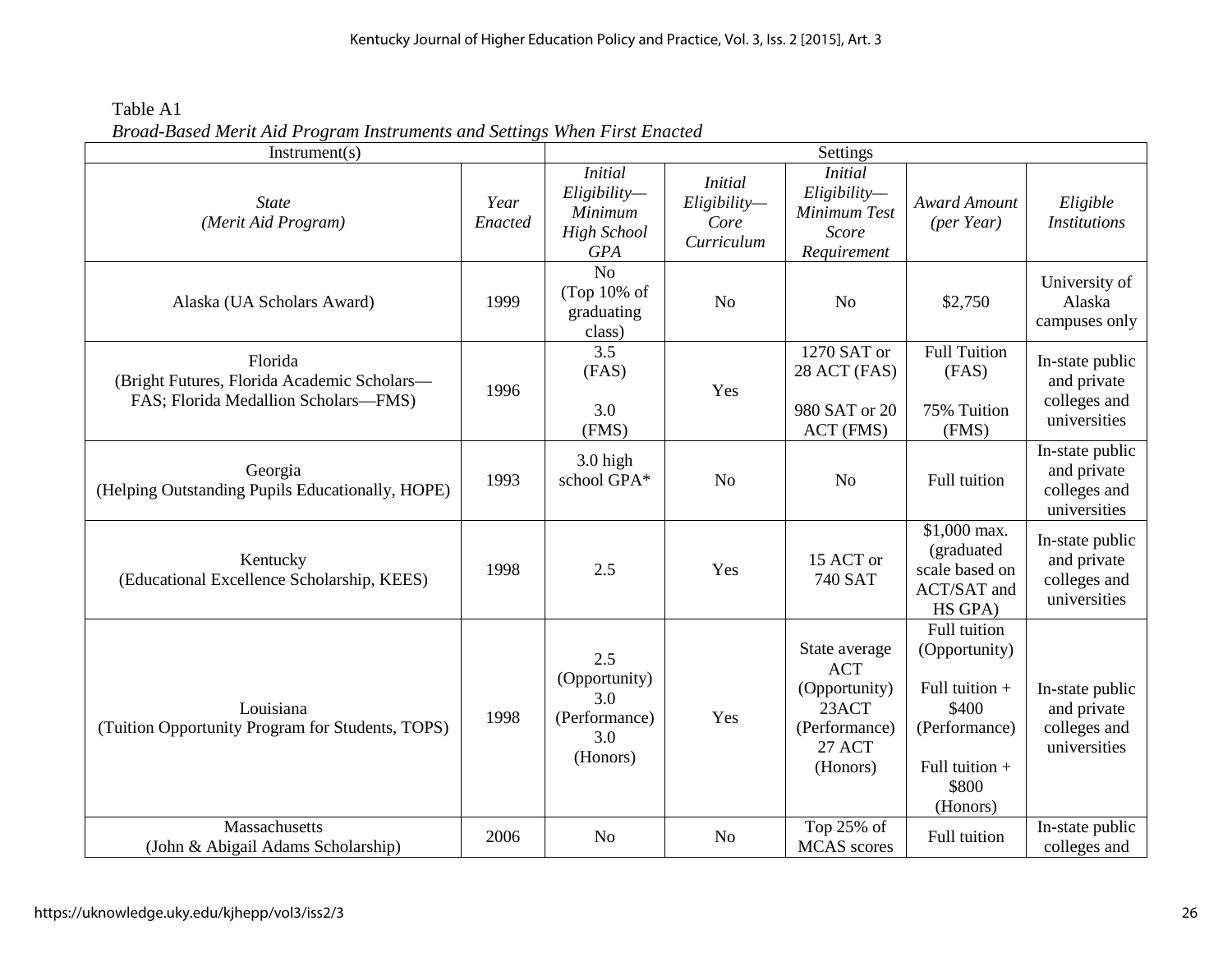|                                                                                             |                                                         |                                                |                | in school<br>district                                                                                                   |                                                                                                                              | universities                                                                       |
|---------------------------------------------------------------------------------------------|---------------------------------------------------------|------------------------------------------------|----------------|-------------------------------------------------------------------------------------------------------------------------|------------------------------------------------------------------------------------------------------------------------------|------------------------------------------------------------------------------------|
| Michigan<br>(Merit Award Scholarship)                                                       | 2000                                                    | N <sub>o</sub>                                 | N <sub>o</sub> | "Acceptable"<br>score on all<br>components of<br>MEAP, or<br>"acceptable"<br>score on two<br>tests $& 24$<br><b>ACT</b> | One-time<br>award of<br>\$2,500<br>in-state, or<br>\$1,000 out-of-<br>state                                                  | In-state or out-<br>of-state public<br>and private<br>colleges and<br>universities |
| Mississippi<br>(Eminent Scholars Grant, MESG & Tuition<br>Assistance Grant, MTAG)           | 1995                                                    | 3.5 (MESG)<br>$2.5$ (MTAG)                     | N <sub>o</sub> | 29 ACT<br>(MESG)<br>15 ACT<br>(MTAG)                                                                                    | \$2,500<br>(MESG)<br>\$500 for<br>freshmen and<br>sophomore<br>years;<br>\$1,000 for<br>junior and<br>senior years<br>(MTAG) | In-state public<br>and private<br>colleges and<br>universities                     |
| Nevada<br>(Millennium Scholarship)                                                          | 1999                                                    | 3.0                                            | Yes            | Passing scores<br>on Nevada<br><b>High School</b><br>Proficiency<br>Examination                                         | \$2,500<br>$(4-year)$<br>\$1,250<br>$(2-year)$                                                                               | In-state public<br>colleges and<br>universities                                    |
| New Mexico<br>(Legislative Lottery Scholarship)                                             | 1996                                                    | 2.5 GPA on<br>first 12 college<br>credit hours | <b>No</b>      | No                                                                                                                      | Full tuition                                                                                                                 | In-state public<br>colleges and<br>universities                                    |
| South Carolina<br>(Palmetto Scholars, Legislative Incentive for Future<br>Excellence, HOPE) | 1988<br>(Palmetto<br>Fellows)<br>1998<br>(LIFE)<br>2001 | 3.5<br>(Palmetto<br>Fellows)<br>3.0<br>(LIFE)  | N <sub>o</sub> | 27 ACT/1220<br>SAT; top 6%<br>of high school<br>graduating<br>class<br>(Palmetto<br>Fellows)                            | \$6,700 first<br>year, \$7,500<br>subsequent<br>years<br>(Palmetto<br>Fellows)<br>\$5,000                                    | In-state public<br>and private<br>colleges and<br>universities                     |
|                                                                                             | (HOPE)                                                  | 3.0                                            |                | 24 ACT/1100                                                                                                             | (LIFE)                                                                                                                       |                                                                                    |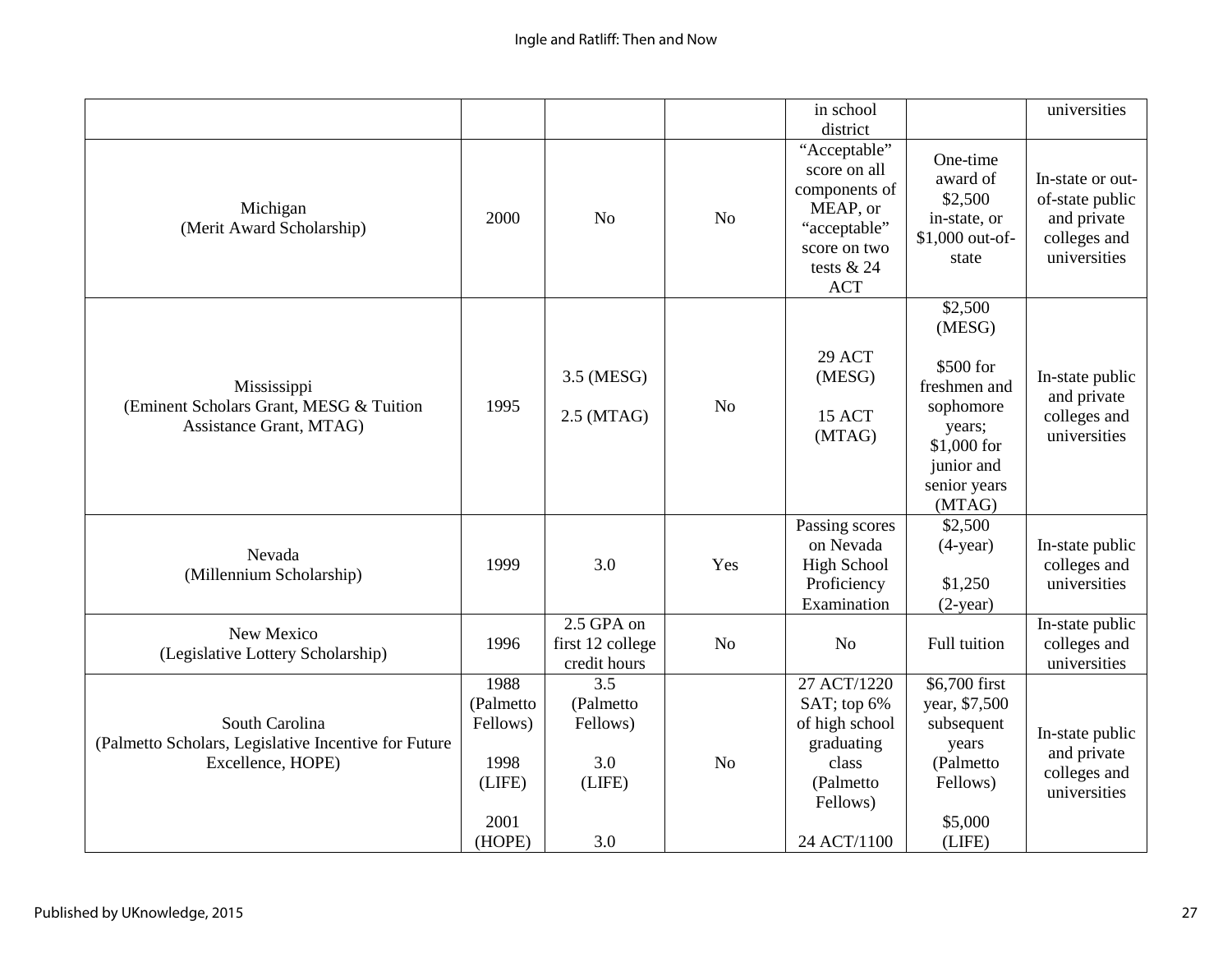|                                                                                                        |      | (HOPE)                                                  |     | <b>SAT</b><br>(LIFE)<br>None (HOPE)                                                 | $$5,300$ non-<br>renewable one<br>time award<br>(HOPE)         |                                                                |
|--------------------------------------------------------------------------------------------------------|------|---------------------------------------------------------|-----|-------------------------------------------------------------------------------------|----------------------------------------------------------------|----------------------------------------------------------------|
| Tennessee Education Lottery Scholarships<br>(TELS)                                                     | 2003 | 3.0<br>(HOPE)<br>3.75<br>(General<br>Assembly<br>Merit) | Yes | 19 ACT/890<br><b>SAT</b><br>(HOPE)<br>29/1280 SAT<br>(General<br>Assembly<br>Merit) | \$3,000<br>(HOPE)<br>\$4,000<br>(General<br>Assembly<br>Merit) | In-state public<br>and private<br>colleges and<br>universities |
| West Virginia (Providing Real Opportunities for<br>Maximizing In-State Student Excellence,<br>PROMISE) | 1999 | 3.0                                                     | Yes | 21 ACT/980<br><b>SAT</b>                                                            | Up to full<br>tuition and<br>fees at public<br>institutions    | In-state public<br>and private<br>colleges and<br>universities |

\*HOPE initially had an income cap of \$66,000, which was raised to \$100,000 for the 1994–1995 academic year. The income cap was removed completely for the 1995–1996 academic year.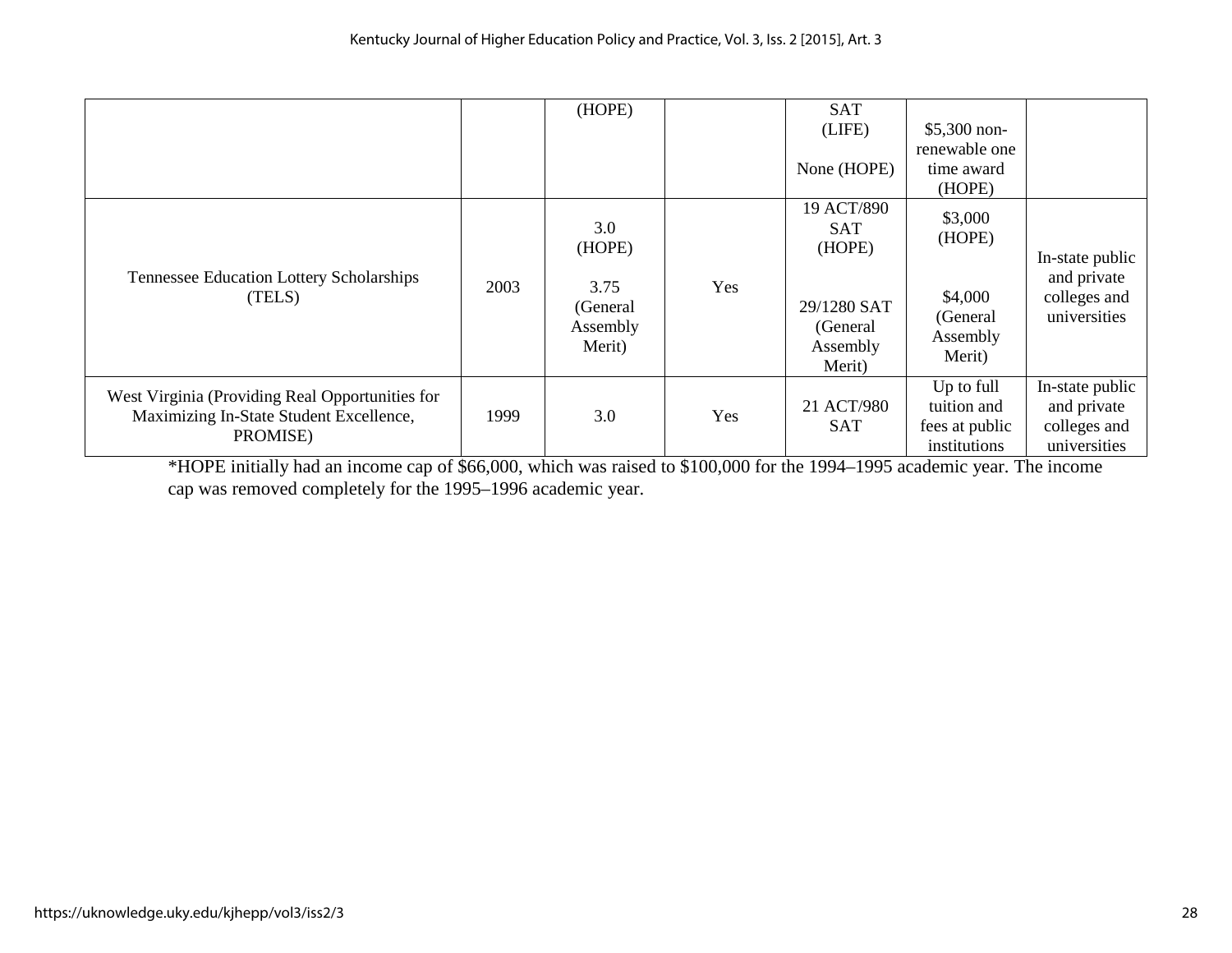Table A2 *Broad-Based Merit Aid Program Instruments and Settings (2013)* 

| Instrument                                                                                       | Settings        |                                                                              |                                                      |                                                                       |                                                                                                                                              |                                                                |
|--------------------------------------------------------------------------------------------------|-----------------|------------------------------------------------------------------------------|------------------------------------------------------|-----------------------------------------------------------------------|----------------------------------------------------------------------------------------------------------------------------------------------|----------------------------------------------------------------|
| <b>State</b><br>(Merit Aid Program)                                                              | Year<br>Enacted | <i>Initial</i><br>Eligibility<br>Minimum<br><b>High School</b><br><b>GPA</b> | <b>Initial</b><br>Eligibility-<br>Core<br>Curriculum | <i>Initial</i><br>Eligibility<br>Minimum Test<br>Score<br>Requirement | <b>Award Amount</b>                                                                                                                          | Eligible<br><b>Institutions</b>                                |
| Alaska (UA Scholars)                                                                             | 1999            | No (Top $10\%$<br>of graduating<br>class)                                    | No                                                   | N <sub>o</sub>                                                        | \$2,750                                                                                                                                      | University of<br>Alaska<br>campuses only                       |
| Florida<br>(Bright Futures, Florida Academic Scholars-<br>FAS; Florida Medallion Scholars-FMS)   | 1996            | 3.5<br>(FAS)<br>3.0<br>(FMS)                                                 | Yes                                                  | 1280 SAT or<br>28 ACT (FAS)<br>1020 SAT or<br><b>22 ACT</b><br>(FMS)  | \$100 per<br>semester hour<br>or \$67 per<br>quarter hour<br>$(FAS)**$<br>\$75 per<br>semester hour<br>or $$50$ per<br>quarter hour<br>(FMS) | In-state public<br>and private<br>colleges and<br>universities |
| Georgia<br>(Helping Outstanding Pupils Educationally,<br>HOPE & Zell Miller Scholarship Program) | 1993            | 3.0<br>(HOPE)<br>3.7<br>(Zell Miller)                                        | Yes<br>(HOPE & Zell<br>$Miller)*$                    | No (HOPE)<br>26 ACT/1200<br><b>SAT</b><br>(Zell Miller)               | Per hour rate<br>(up to $15$<br>hours)<br>dependent on<br>institution and<br>hours taken<br>per semester<br>(HOPE and<br>Zell<br>Miller***)  | In-state public<br>and private<br>colleges and<br>universities |
| Kentucky (Educational Excellence<br>Scholarship, KEES)                                           | 1998            | 2.5                                                                          | Yes                                                  | 15 ACT/740<br><b>SAT</b>                                              | \$1,000 max.<br>(graduated<br>scale based on<br>ACT/SAT and<br>high school<br>GPA)                                                           | In-state public<br>and private<br>colleges and<br>universities |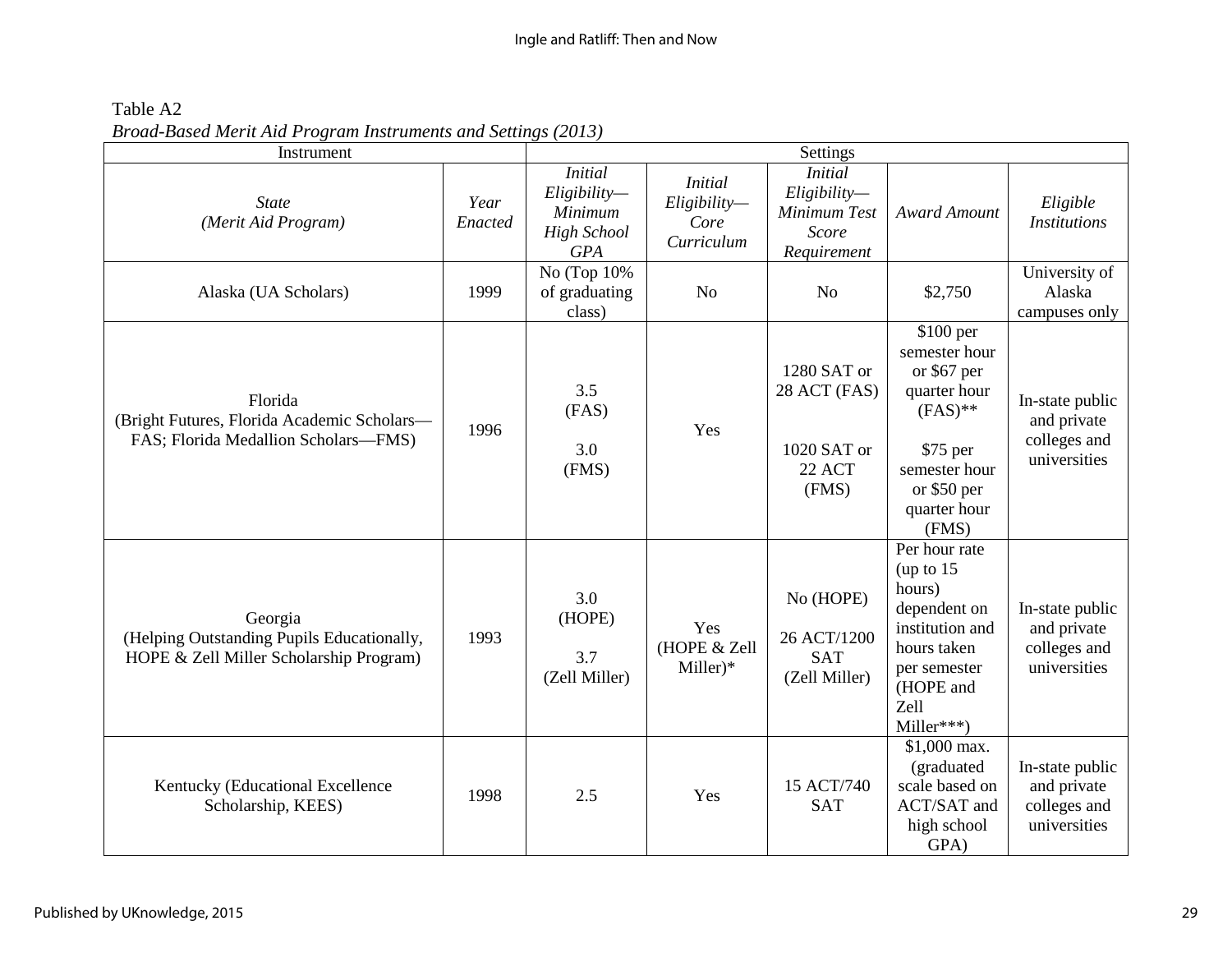| Louisiana<br>(Taylor Opportunity Program for Students,<br>TOPS)                          | 1998                                            | 2.5<br>(Opportunity)<br>3.0<br>(Performance)<br>3.0<br>(Honors)                | Yes | State average<br><b>ACT</b><br>(Opportunity)<br>23ACT<br>(Performance)<br><b>27 ACT</b><br>(Honors) | Full tuition<br>(Opportunity)<br>Full tuition +<br>\$400<br>(Performance)<br>Full tuition +<br>\$800<br>(Honors)             | In-state public<br>and private<br>colleges and<br>universities |
|------------------------------------------------------------------------------------------|-------------------------------------------------|--------------------------------------------------------------------------------|-----|-----------------------------------------------------------------------------------------------------|------------------------------------------------------------------------------------------------------------------------------|----------------------------------------------------------------|
| Massachusetts<br>(John & Abigail Adams Scholarship)                                      | 2006                                            | N <sub>o</sub>                                                                 | No  | Top 25% of<br><b>MCAS</b> scores<br>in school<br>district                                           | Full tuition                                                                                                                 | In-state public<br>colleges and<br>universities                |
| Michigan (Merit Award Scholarship)                                                       | 2000                                            | $\qquad \qquad$                                                                |     |                                                                                                     |                                                                                                                              |                                                                |
| Mississippi (Eminent Scholars Grant, MESG<br>& Tuition Assistance Grant, MTAG)           | 1995                                            | 3.5 (MESG)<br>$2.5$ (MTAG)                                                     | No  | 29 ACT<br>(MESG)<br>15 ACT<br>(MTAG)                                                                | \$2,500<br>(MESG)<br>\$500 for<br>freshmen and<br>sophomore<br>years;<br>\$1,000 for<br>junior and<br>senior years<br>(MTAG) | In-state public<br>and private<br>colleges and<br>universities |
| Nevada (Guinn Millennium Scholarship)                                                    | 1999                                            | 3.25                                                                           | Yes | Passing scores<br>on Nevada<br><b>High School</b><br>Proficiency<br>Examination                     | \$1,920 Max.                                                                                                                 | In-state public<br>colleges and<br>universities                |
| New Mexico (Legislative Lottery Scholarship)                                             | 1996                                            | $2.5$ GPA on<br>first 12 college<br>credit hours                               | No  | N <sub>o</sub>                                                                                      | Full tuition                                                                                                                 | In-state public<br>colleges and<br>universities                |
| South Carolina (Palmetto Scholars, Legislative<br>Incentive for Future Excellence, HOPE) | 1988<br>(Palmetto<br>Fellows)<br>1998<br>(LIFE) | $\overline{3.5}$<br>(Palmetto<br>Fellows)<br>At least two of<br>the following: | No  | 27 ACT/1220<br>SAT and top<br>$6\%$ of<br>graduating<br>class<br>(Palmetto                          | $$6,700$ for 1st<br>year, \$7,500<br>subsequent<br>years<br>(Palmetto)<br>Fellows)                                           | In-state public<br>and private<br>colleges and<br>universities |